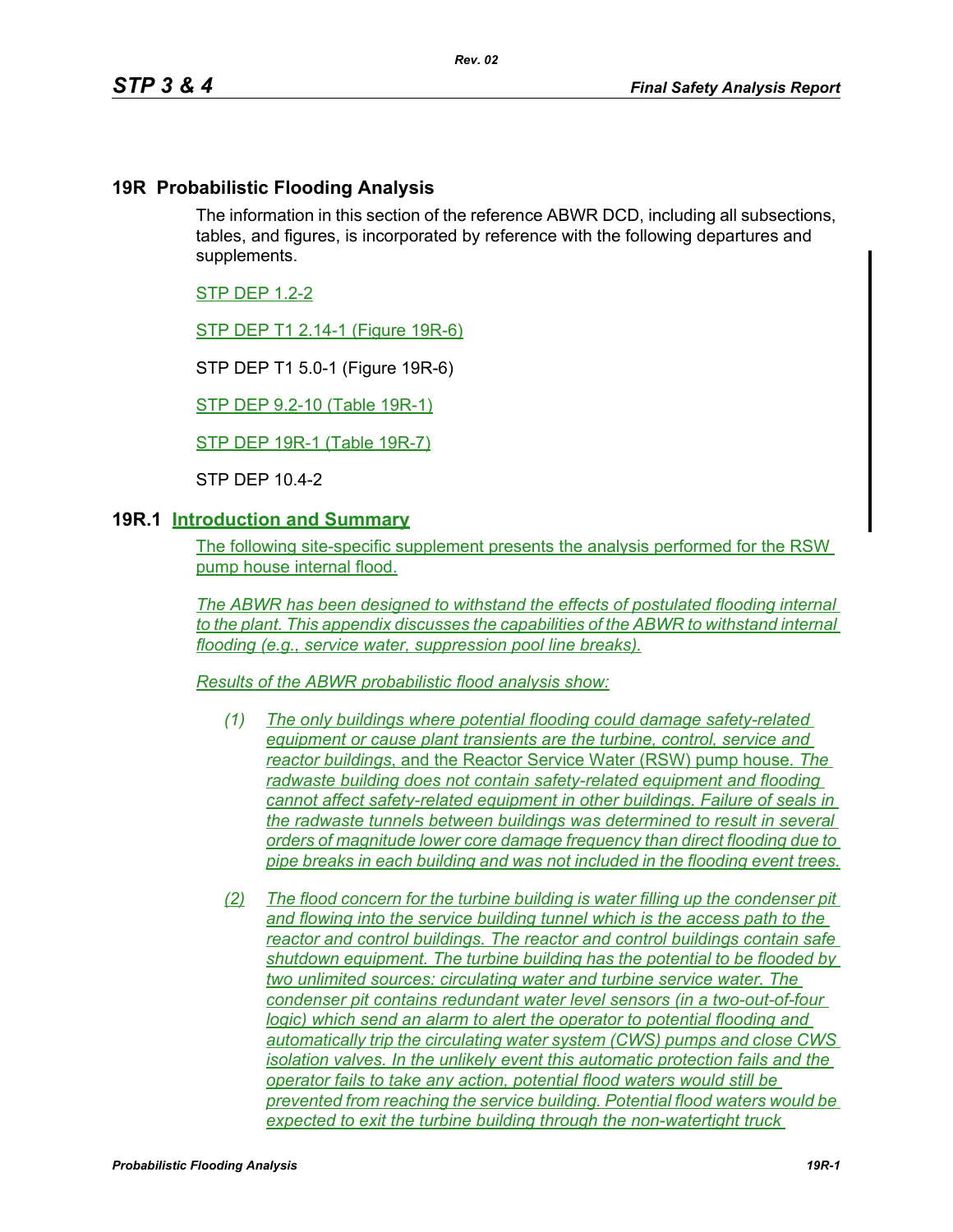*entrance door. Also, there is a normally closed and alarmed door separating the turbine and service building access tunnel. If this door were to open due to water pressure from the flood, watertight doors at the entrances to the reactor and control buildings from the service building should prevent damage to safety-related equipment. Turbine service water (TSW) breaks must be manually mitigated by either tripping the pumps, or closing valves, or opening the truck entrance door. Sufficient time is available to complete these actions (greater than several hours) due to the relatively low TSW flow and the large size of the turbine building. CWS breaks dominate the CDF so no TSW event trees were completed. Thus, no impact on plant safety is expected from potential turbine building flooding. The estimated core damage frequency from turbine building flooding is extremely small for a plant with a low power cycle heat sink (PCHS) and is slightly higher for a high PCHS.*

*(3) The control building could potentially be flooded by the reactor building service water (RSW) system which is an unlimited source or by breaks in the Fire Water System. The control building has six floors but floor drains and stairwells would direct all potential flood waters to the bottom floor where the safety-related reactor building cooling water (RCW) system components are located. There are three divisions of RCW/RSW in physically separate rooms with watertight doors.*

*The RCW/RSW rooms in the control building lower level contain two sets of water level sensors in each division in a two-out-of-four logic. The first set of sensors send an alarm signal to the operator at 0.4 meter. The second set of sensors are actuated at 1.5 meters and send an alarm signal to the operator and trip the RSW pumps and close RSW system isolation valves in the affected division. Water remaining in the lines between the control building and the ultimate heat sink could be siphoned or* drained *into the control building. The water pumped into the control building prior to isolation of the RSW system and the water drained in from the RSW line outside is limited to affecting only one RCW division. The two other safety divisions (or alternate means) would remain undamaged and able to be used to achieve safe shutdown if necessary. The estimated core damage frequency from RSW flooding is extremely small.*

*Fire Water System breaks could cause flooding in all three safety divisions on a given floor since doors separating the divisions do not have sills. Floor drains and other floor openings in all three divisions ensure that postulated fire water breaks, if unisolated, will be directed to the first floor. The CDF for fire water flooding in the Control Building is extremely small.*

*The total control building flooding CDF is extremely small.*

*(4) The reactor building is adequately protected from flooding concerns by the following:*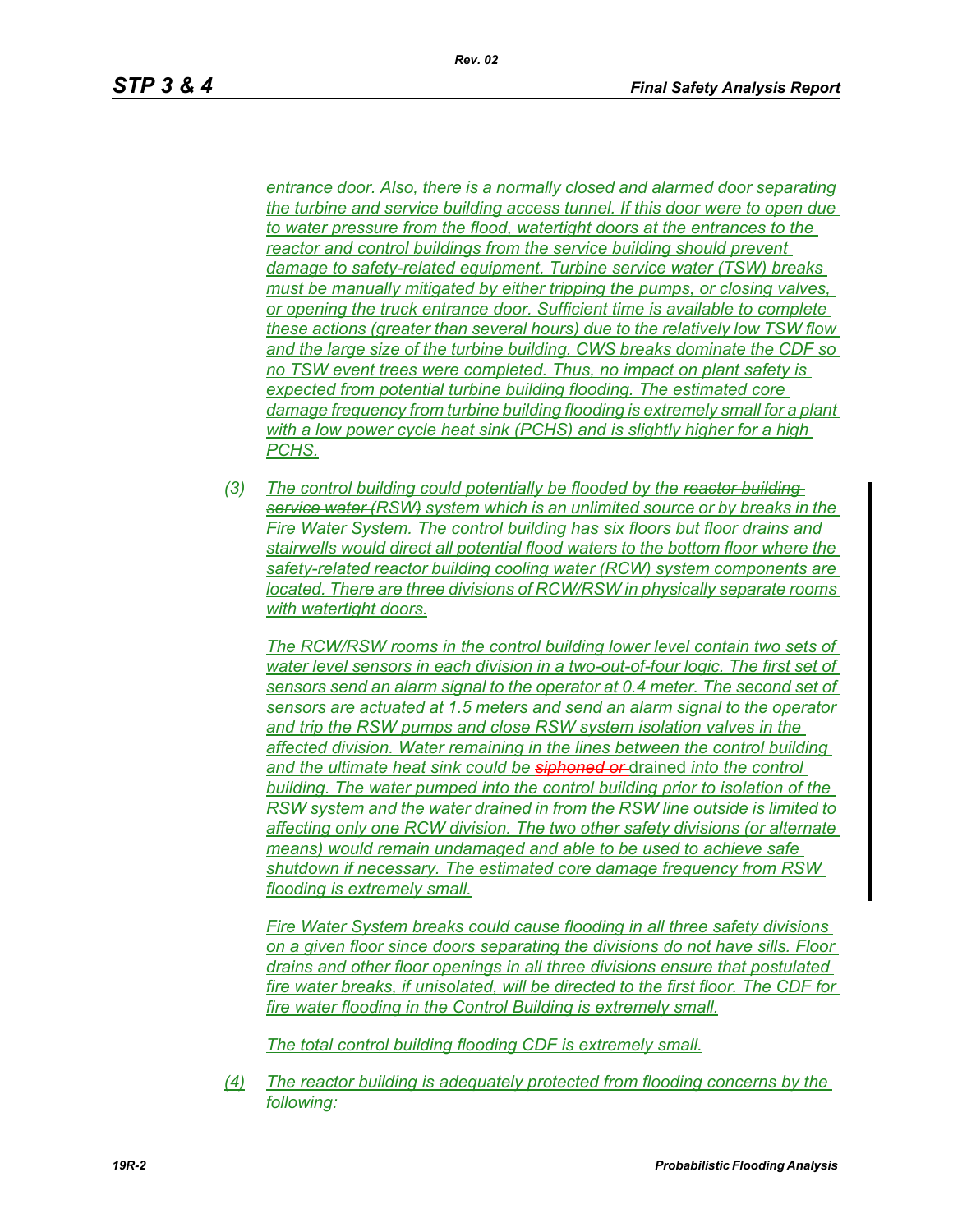(5) The RSW pump house could also be potentially flooded by breaks in the RSW system, which is an unlimited source of water from the Ultimate Heat Sink (UHS). The RSW pump house has two floors, the pump room floor at elevation (-) 22 ft, and the electrical and HVAC room at elevation 14 ft, and is divided into three physically separate sections, by 3 hour fire-rated concrete walls and 3 hour fire-rated watertight doors between the pump rooms and between the electrical and HVAC rooms. The watertight doors provide emergency and maintenance access to the rooms on each level. The watertight doors are capable of withstanding full flood pressure in either direction, and are alarmed at a security alarm station if open, and in the Control Room if not dogged closed.

The roof of the RSW pump house is at elevation 50 ft, which is above the site Design Basis Flood level. There are no openings into the RSW pump house below 50 ft. The entrance to the RSW pump house is from the roof.

Within each RSW pump rooms, two lines from the UHS, at approximately 11 ft elevation, supply water to the two, horizontal RSW pumps in each division through a normally open, locked open, manual valve. After the RSW pump, the associated RSW strainer, and the pump discharge isolation motor operated valve (MOV), the RSW supply lines combine into a single supply line per division with a division isolation MOV. RSW then passes into the divisionally separated RSW tunnel to supply the RSW/RCW heat exchangers in the basement of the Control Building. Return from the RSW/RCW heat exchangers enters the associated divisionally separated RSW tunnel, enters and passes through the RSW pump room, the return isolation MOV, and discharges to the UHS basin above the UHS operating water level.

The RSW supply line to each RSW pump is designed in accordance with break exclusion criteria, which eliminates pipe stress as a potential failure mechanism. In addition, UHS water is treated to minimize the effects of corrosion and fouling and the reinforced concrete wall common to the UHS basin and RSW pump house is designed with reduced allowable stresses to minimize the potential for concrete cracking.

Two sets of water level sensors in each division pump room are arranged in a two-out-of-four logic. The first set of sensors end an alarm signal to the operator at 0.4 meter. The second set of sensors are actuated at 1.5 meters and send an alarm signal to the operator and trip the RSW pumps and close the RSW motoroperated isolation valves in the affected division. The RSW line before the automatic isolation valve in the pump discharge is isolable with operator action to unlock and close the normally open, locked open manual suction isolation valve.

With an unisolable break in a RSW line, the pump room will flood, the electrical and HVAC room above the pump room will flood, and water will exit the RSW pump house through HVAC ventilation intake and discharge penetrations in the roof of the RSW pump house (one set for each division)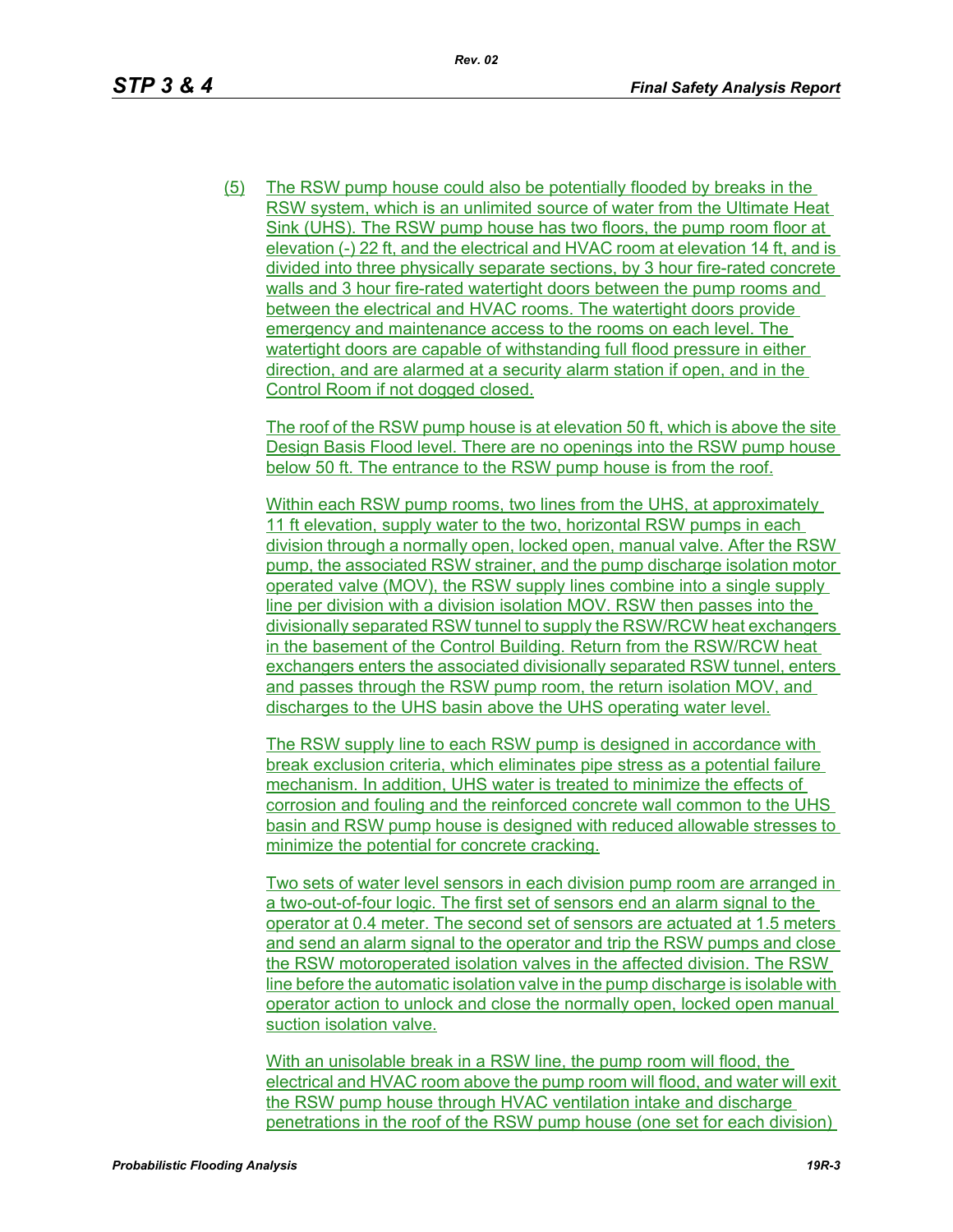disabling the associated RCW and essential core cooling system division. The other two safety division (or alternate means) would remain undamaged and able to be used to achieve safe shutdown. The estimated core damage frequency from RSW pump house flooding is extremely small.

Fire Water System breaks could cause flooding in a single RSW division, but the division separation described above serves to limit the effects of Fire Water System breaks to that RSW division. The expected flood effects from fire water system breaks in a single RSW division are not expected to be as severe as the RSW piping breaks analyzed because the flow rates are significantly less allowing more time for operator action to stop or reduce the flow. The core damage frequency for fire water flooding in the RSW pump house is extremely small.

(6) *(4) The total RSW pump house flooding core damage frequency is extremely small. The estimated total core damage frequency from internal flooding is very small for a high PCHS. This low risk level is attributable to the relatively low probability of large internal floods and the physical separation of certain safety equipment in the ABWR design. It is highly unlikely that a single flood can result in loss of more than one safety division. Where there is a potential for large flood sources to affect equipment in more than one division, instrumentation for detecting the flood and isolating the flood source is provided. The two remaining safety divisions and alternate core cooling and decay heat removal features (e.g., AC independent water addition, power conversion system) give high assurance of achieving safe shut down.*

#### **19R.3 Screening Analysis (Water Sources and Buildings)**

*In order to focus the flooding analysis on buildings and water sources that have the potential to cause flooding concerns, a screening analysis was completed to eliminate sources and buildings that, for various reasons, do not require further analysis.*

*The screening analysis was carried out for each of the buildings. From a safe shutdown perspective, the radwaste building does not contain any equipment that is required for safe shutdown and because of physical separation, flooding cannot affect safe shutdown equipment in other buildings. Therefore, the radwaste building was not evaluated further for flooding concerns. Failure of seals in the radwaste tunnels between buildings was determined to result in several orders of magnitude lower core damage frequency than direct flooding due to pipe breaks in the buildings and was not included in the flooding event trees. Adequacy of these seals should be confirmed by the COL applicant. The turbine building does not contain any safe shutdown equipment but a flood could cause a turbine trip which is an accident initiator. Also, the turbine building is next to the service building which is the access to the reactor and control buildings and so flooding between the two buildings must be considered. The reactor and the control buildings*, and the RSW pump house *contain safe shutdown equipment (e.g., RHR, RCIC, HPCF, RSW, Class 1E batteries). The flooding analysis will thus focus on the turbine, control, service and reactor buildings*, and the RSW pump house*, all of which either contain safety-related equipment or where flood damage could result in plant transients.*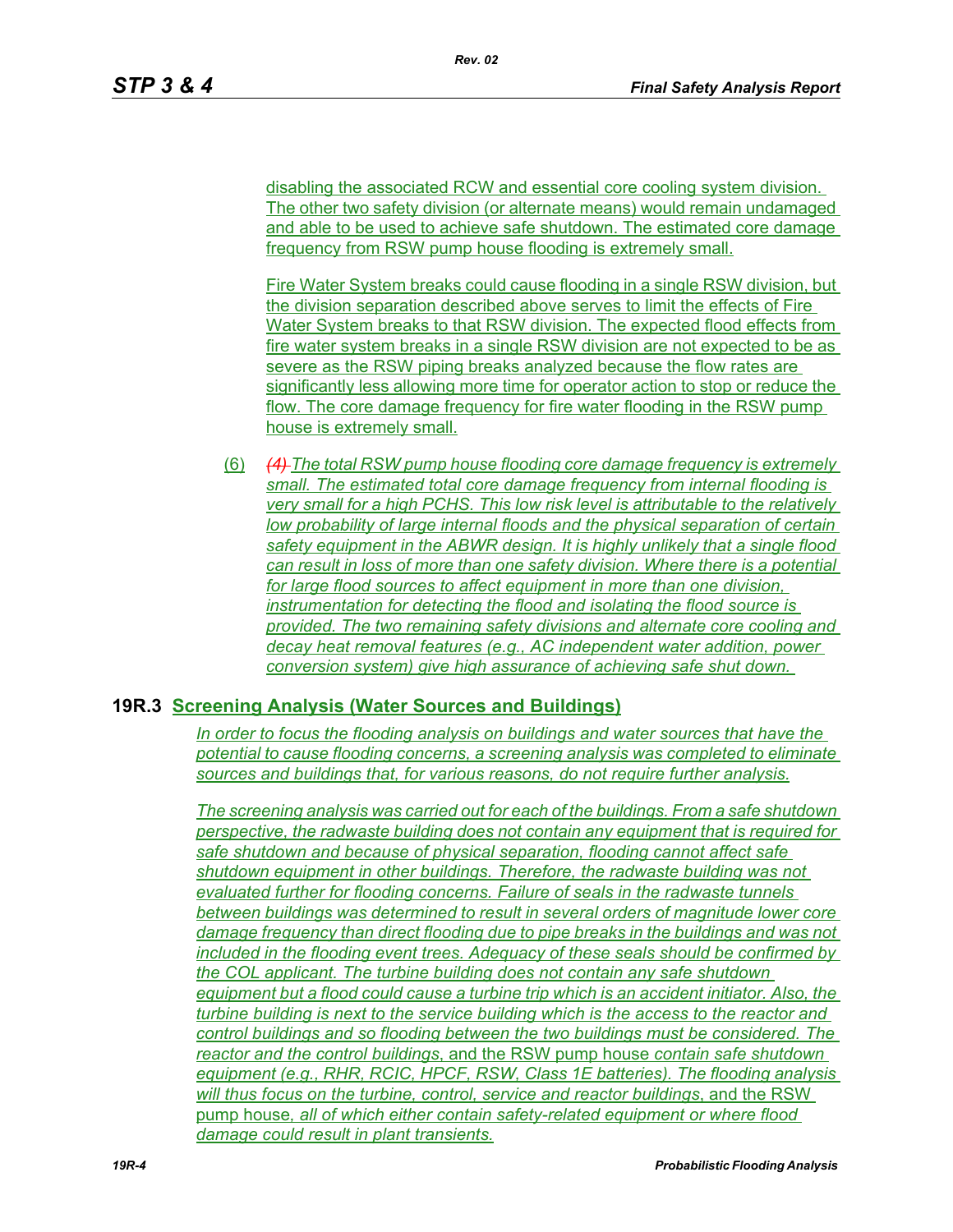# **19R.4 Deterministic Flood Analysis**

The following site-specific supplement presents the analysis performed for the RSW pump house internal flood.

*This subsection summarizes the physical design features of the ABWR that are capable of mitigating the effects of potential floods. A more detailed discussion of ABWR flooding features is contained in Tier 2 Subsection 3.4. The analysis will focus on the turbine, control, and reactor buildings,* and the RSW pump house.

# **19R.4.2.4 Watertight Doors**

STP DEP T1 5.0-1

The following site-specific supplement presents the analysis performed for the RSW pump house internal flood.

*ECCS equipment rooms on the first floor of the reactor and control buildings*, the RSW pump rooms, and the RSW electrical and HVAC rooms *have watertight doors. Also, external entrances to the control and reactor buildings below* flood *level* (Refer to Section 3.4) *have watertight doors.* The external entrance to the RSW pump house is above the design basis flood level. *The entrance to other divisional rooms have fire rated doors. These doors are normally closed and are included in the security surveillance system. These doors can be opened only with a card key and if left open security personnel will be alerted immediately. This system gives high assurance that the divisional separation will not be breached due to a door being inadvertently left open. The alarm system can detect if a watertight door is closed but not if it is dogged.*  The watertight doors in the RSW pump house are alarmed in the Control Room if the door is not dogged. *A once per shift walkdown will ensure that watertight doors remain dogged when not in use.*

# **19R.4.2.5 Floor Drains**

The following site-specific supplement presents the analysis performed for the RSW pump house internal flood.

*The reactor and control buildings*, and the RSW pump house *contain floor drains to direct potential flood waters to rooms where sumps and sump pumps are located. The drain system is sized to withstand breaks in the fire water system which is the most probable flood source for these two buildings. Sizing of the drain system will include provisions for plugging of some drains by debris.*

### **19R.4.3 Turbine Building Features**

### STP DEP 1.2-2

*There is no safety-related equipment located in the* The *turbine building. It is included as part of the detailed flood analysis because it contains non safety-related equipment (e.g., condenser, condensate pumps) that could be used to achieve safe shutdown if required, a turbine building flood could result in a turbine trip which is a transient initiator, and because it is connected to the control and reactor buildings through the*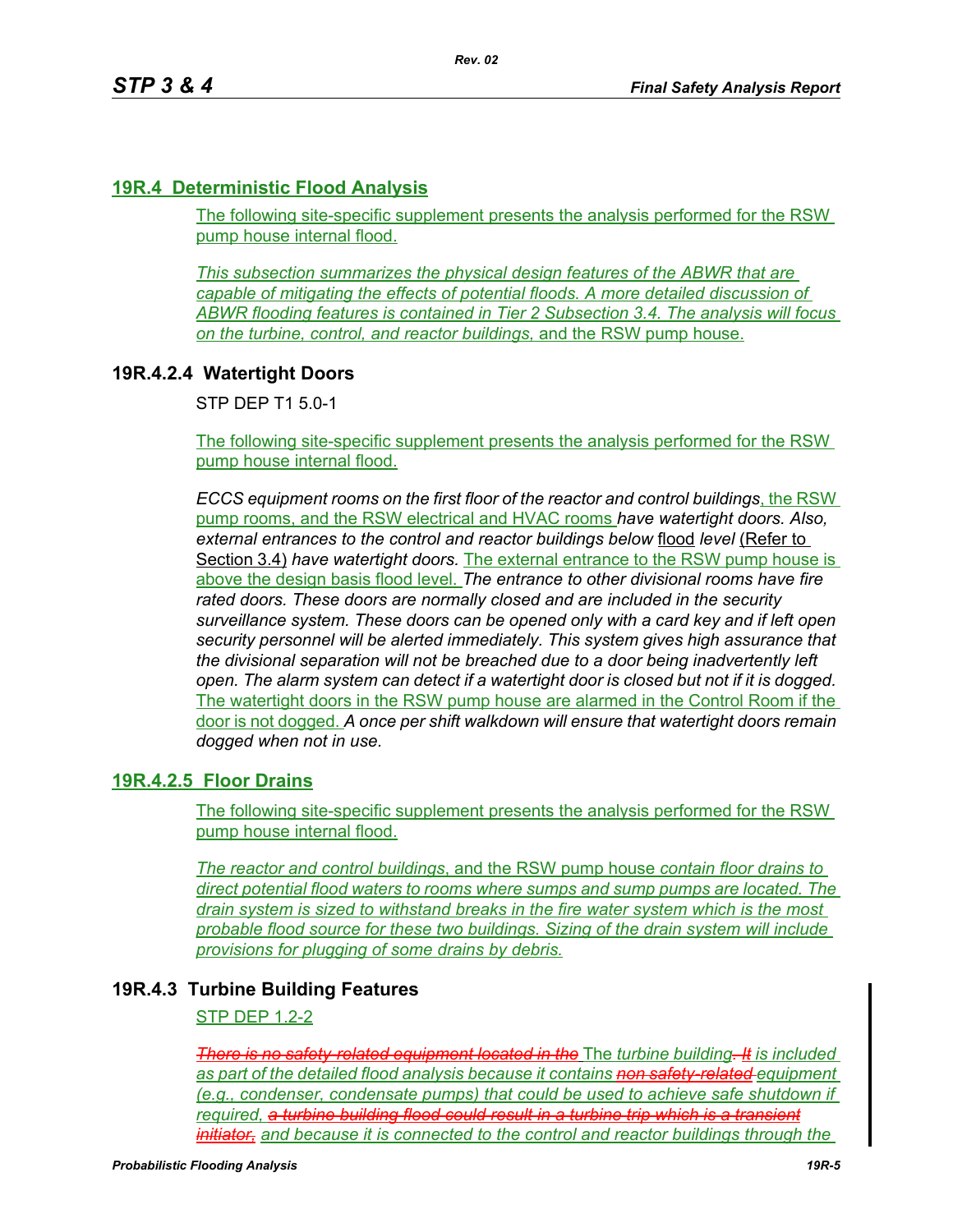Ι

*service buildings access tunnel. Since the control and reactor buildings contain safetyrelated equipment, interbuilding flooding must be addressed.*

*Rev. 02*

STP DEP 10.4-2

*If either the circulating or turbine service water systems were to develop a leak and flood the turbine building, several features exist to mitigate the consequences of the flood. There are* four circulating water pumps and three turbine service water pumps with *three*four *circulating water pumps and two turbine service water pumps* in operation *supplying water* from the intake structure to the screenhouse *to the turbine building. Each pump has an associated motor operated isolation valve* with the isolation valve on the standby any idle circulating water pump closed. *The condenser pit has redundant water level sensors arranged in a two-out-of-four logic. If flooding were to occur, the level sensors would alert the control room operator, trip the CWS pumps and close CWS valves. For breaks in the TSW system, adequate time (greater than 2 hours) is available for operator action to trip pumps, or close isolation valves, or open the truck entrance door.*

### **19R.4.4 Control Building**

The following site-specific supplement presents the analysis performed for the RSW pump house internal flood.

*Anti-siphon capability (e.g., vacuum breakers, air breaks) is included to prevent continued flooding in the event that the RSW pump is tripped but the isolation valves do not close. Figure 19R-2 depicts the RSW system. Given that the pumps have tripped, actuation of the anti-siphon* redundant automatic isolation *capability will terminate the flood. The ABWR UHS cannot gravity drain into the control building.*

*From the above, it is concluded that the only flooding concern in the control building is a leak in the RSW system that threatens the RCW system motors in the RCW/RSW rooms. If the upper level sensor alarms, it is a clear indication of a major RSW system leak in the RCW/RSW room.*

*The following assumptions are used in this "worst case" control building flood:*

- *(1) The ultimate heat sink (UHS) is at an elevation higher than the control building RCW/RSW rooms such that siphoning* draining *of UHS water through the RSW system to the RCW/RSW rooms is possible.*
- *(2) There is a maximum of 4000 meters of pipe (2000 each for supply and return) between the UHS and the RCW/RSW room which can be discharged to the RCW/RSW room following RSW pump trip.*
- *(2) (3) The size of the RSW crack is about 103 cm2 (16 in2) per ANSI/ANS- 58.2 and BTP MEB 3-1.*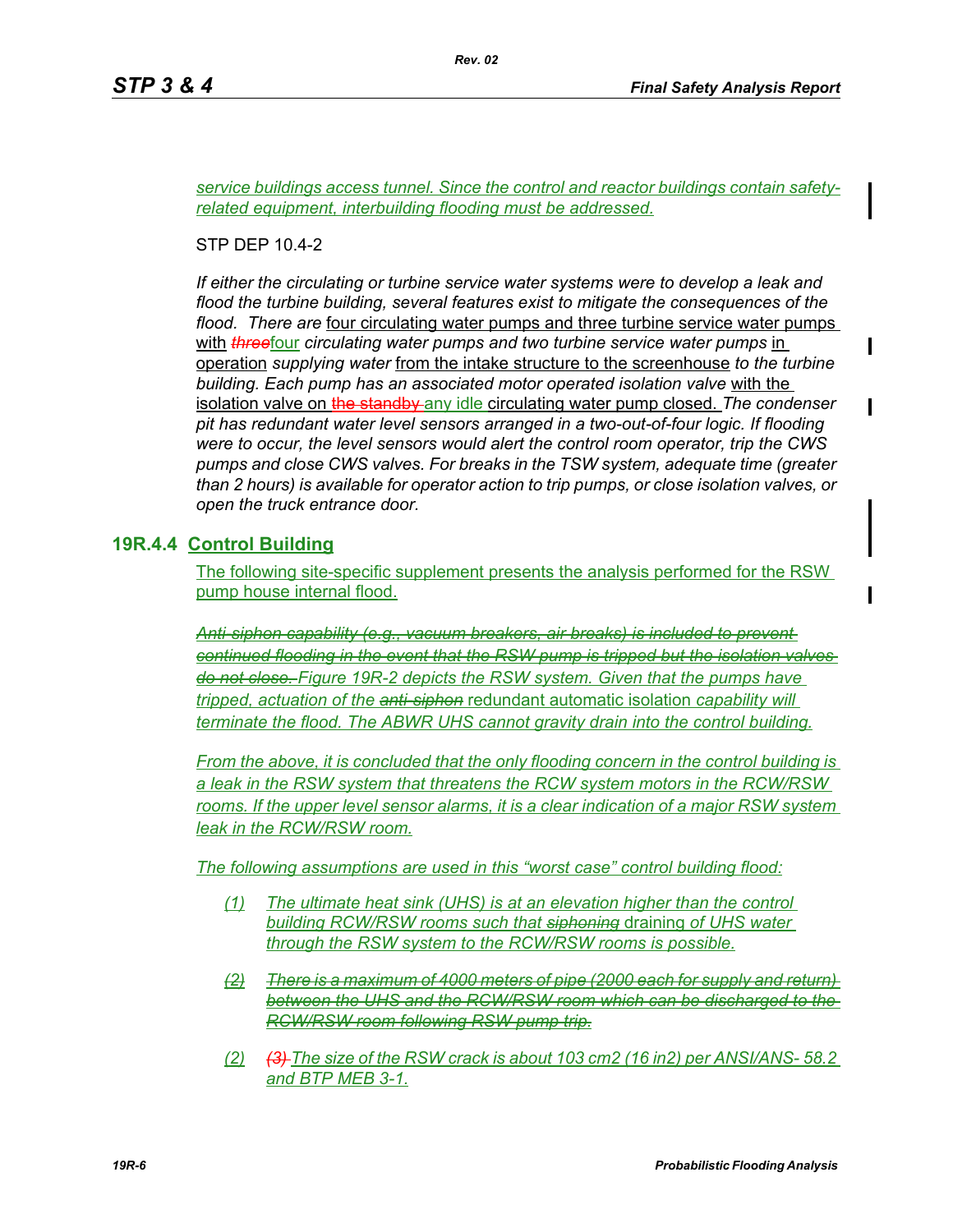- *(3) (4) The leak occurs in the RCW/RSW room.*
- *(4) (5) No operator action was assumed.*

*The results of this "worst case" control building flood are:*

- *(1) A leak occurs in the RCW/RSW room with the RSW pump running and the lower level sensor alarms at 0.4 meters.*
- *(2) The water level continues to rise and reaches the high level sensor. The RSW pumps in the leaking division are tripped at 1.5 meters.*
- *(3) Water flows into the RCW/RSW room from the 4000 meters of RSW pipe*  piping *outside the control building.*
- *(4) No water leaves the flooded room and only one division of RCW is affected.*

*The RCW/RSW rooms contain two sets of diverse safety grade level sensors in a two out of four logic. The first set is located at 0.4 meters from the floor and is intended to alert the control room operator to investigate for the presence of water in the RCW/RSW rooms. The second set of sensors are located at 1.5 meters and informs the control room operators that a serious condition exists that needs immediate attention. In addition, the upper level sensors trip the RSW pumps and close*  redundant supply side *motor operated isolation valves in the RSW system of the affected division.*

Redundant motor-operated valving is provided to ensure that the UHS basin water does not gravity drain to the control *building.*

*From the above, it is concluded that the only flooding concern in the control building is a leak in the RSW system that threatens the RCW system motors in the RCW/RSW*  rooms. If the upper level sensor alarms, it is a clear indication of a major RSW system *leak in the RCW/RSW room. The following assumptions are used in this "worst case" control building flood:*

*The following assumptions are used in this "worst case" control building flood:*

- *(5) The ultimate heat sink (UHS) is at an elevation higher than the control building RCW/RSW rooms such than* draining *siphoning of UHS water through the RSW system to the RCW/RSW rooms is possible.*
- *(6) There is a maximum approximately of* 580*4000 meters of pipe (*270 m*2000 each for supply and* 310 m *return) between the UHS and RCW/RSW room which can be discharged to RCW/RSW room following RSW pump trip.*
- *(7)* The size of the RSW crack is about 103 cm<sup>2</sup> (16 in<sup>2</sup>) per ANSI/ANS-58.2 and *BTP MEB 3-1.*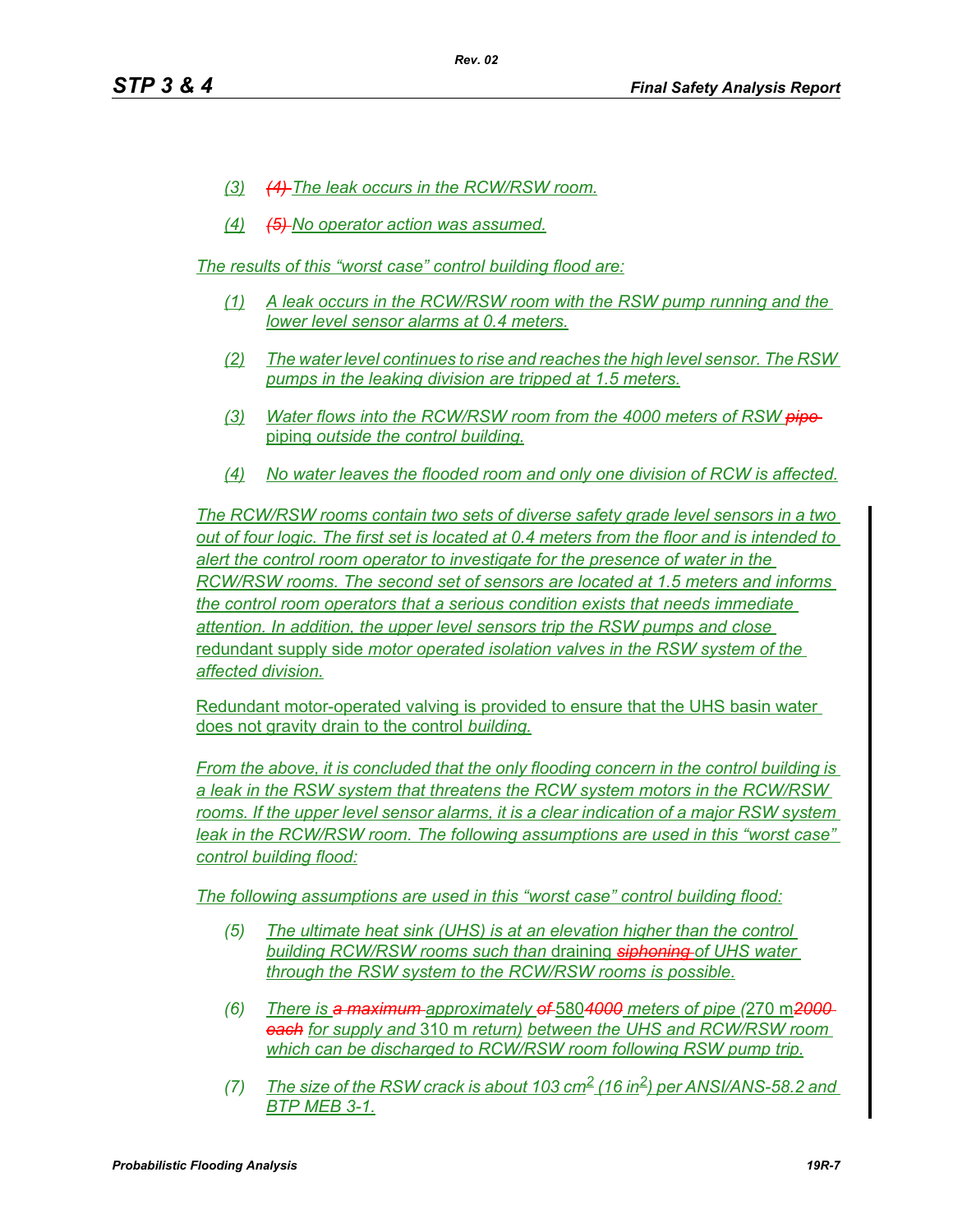- *(8) The leak occurs in the RCW/RSW room.*
- *(9) No operatior action was assumed.*

*The results of this "worst case" control building flood are:*

- *(1) A leak occurs in the RCW/RSW room with the RSW pump running and the lower level sensor alarms at 0.4 meters.*
- *(2) The water level continues to rise and reaches the high level sensor. The RSW pumps in the leaking division are tripped* and redundant supply isolation valves are automatically isolated at 1.5 meters.
- *(3) Water flows into the RCW/RSW room from the 4000*580 *meters of RSW pipe outside the control building.*
- *(4) No water leaves the flooded room and only one division of RCW is affected.*

### **19R.4.6 RSW Pump House**

The following site-specific supplement presents the analysis performed for the RSW pump house internal flood.

The RSW pump house contains the safety-related RSW pumps and support equipment that could be used to achieve safe shutdown. Potential flooding of the RSW pump house could thus negatively impact the plant's ability to reach and maintain safe shutdown.

Of the two sources of water in the RSW pump house listed in Table 19R-1, the fire water system flowrate is low and the system contains a flow alarm to alert the operator to a potential flooding condition. Adequate time would be available to locate and isolate fire water system leaks before any safety-related equipment would be damaged.

The only flooding concern in the RSW pump house are potential leaks in the RSW system from the UHS, which is an unlimited source. Leaks in the RSW piping could cause flooding damage to the RSW pumps in the bottom floor and, if unisolated, the electrical and HVAC equipment in the floor above. The three RSW divisions are physically separated into watertight compartments to the roof level. Each room is equipped with a sump pump.

Two sets of water level sensors in each division pump room are arranged in a two-outof-four logic. The first set of sensors send an alarm signal to the operator at 0.4 meter. The second set of sensors are actuated at 1.5 meters and send an alarm signal to the operator and trip the RSW pumps and close the RSW motor-operated isolation valves in the affected division. The RSW line before the automatic isolation valve in the pump discharge is isolable with operator action to unlock and close the normally open, locked open manual suction isolation valve.

From the above, it is concluded that the only flooding concern in the RSW pump house is an unisolable leak in the RSW piping that threatens the RSW motors and associated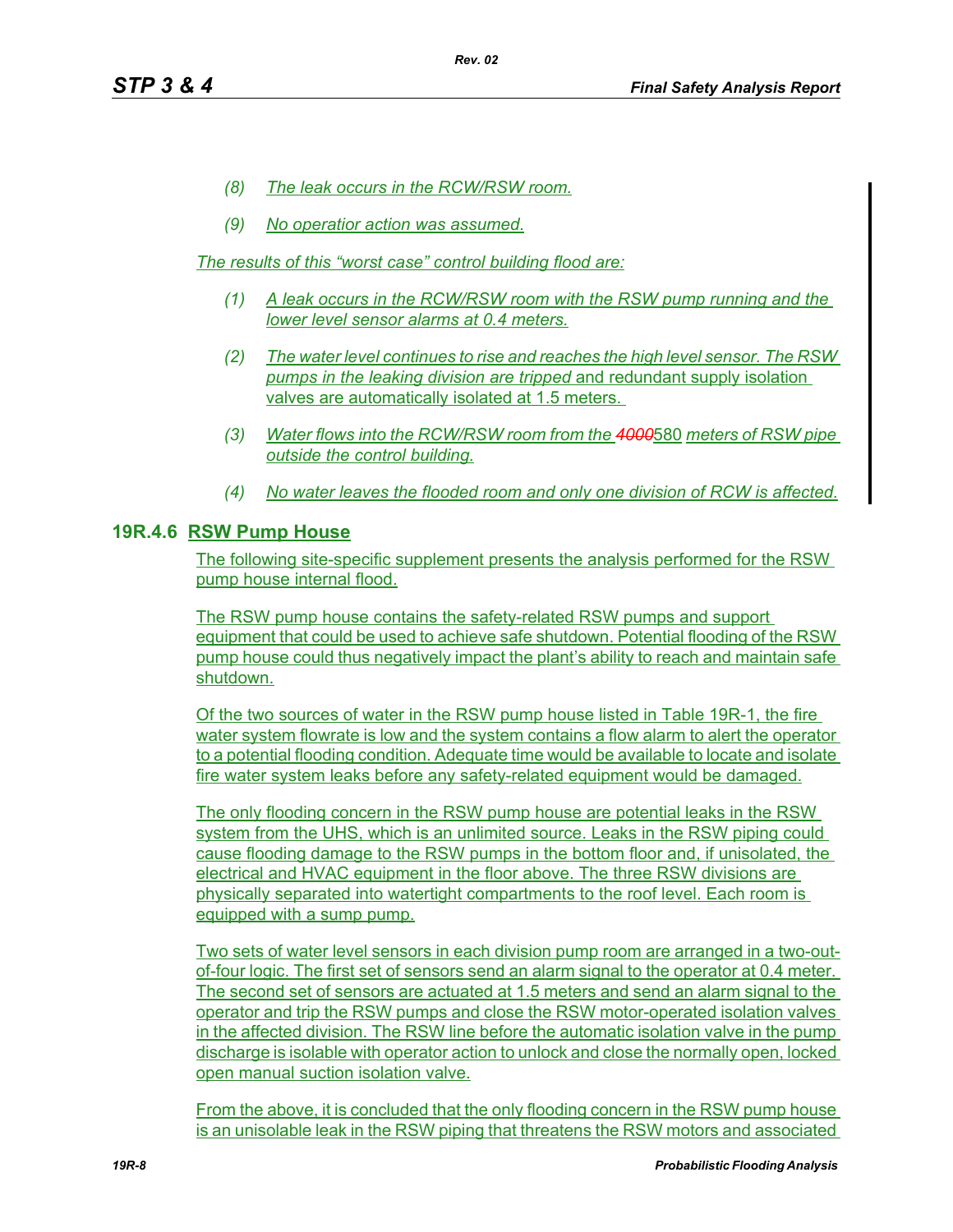support equipment. If the upper level sensor alarms, it is a clear indication of a major RSW system leak in the RSW pump house.

The following assumptions are used in this "worst case" RSW pump house flood:

- (1) The size of the RSW crack is aboutapproximately 103 cm2 (16 in2) per ANSI/ANS- 58.2 and BTP MEB 3-1.
- (2) The leak occurs in the RSW pump room.
- (3) No operator action was assumed.

The results of this "worst case" RSW pump house flood are:

(1) A leak occurs in the RSW pump room and the lower level sensor alarms at 0.4 meters.

### **19R.5.2 Methodology**

The following site-specific supplement presents the analysis performed for the RSW pump house internal flood.

(5) For the RSW pump house flood evaluation, the data developed to quantify the Control Building flooding is used to perform a similar bounding evaluation of the consequences of flooding in the RSW pump house.

#### **19R.5.3 Turbine Building**

STP DEP 1.2-2

*The turbine building does not contain any safety-related equipment with the exception* of instrumentation associated with Reactor Protection System and condensate pump motor trip circuit breakers*. But*Although the instrumentation and the circuit breakers are located at or above elevation 19700 TMSL (59'-3 1/2" MSL) well above the internal flood level described below and the external flood level of 47.6' MSL and prevented from the floods, *the flooding of the turbine building can initiate a reactor trip and may impact the safe shutdown of the plant if the water reaches the control building through the service building access tunnel. There are several water sources listed in Table 19R-1 that may leak into the turbine building. Only the two unlimited water sources (circulating water and turbine service water) are capable of flooding the turbine building and threatening safey equipment in the control building.*

STP DEP 10.4-2

The following site-specific supplement addresses the STP Site being a high PCHS design and having all openings to safety-related buildings below flood level closed.

*The circulating water system (CWS) has three* four *pumps* located in the main intake structure *and each pump has an associated motor operated isolation (shutoff) valve.*  Three All of the four pumps are normally operating and the fourth pump will be instandby with its associated isolation valve closed. *The turbine service water (TSW)*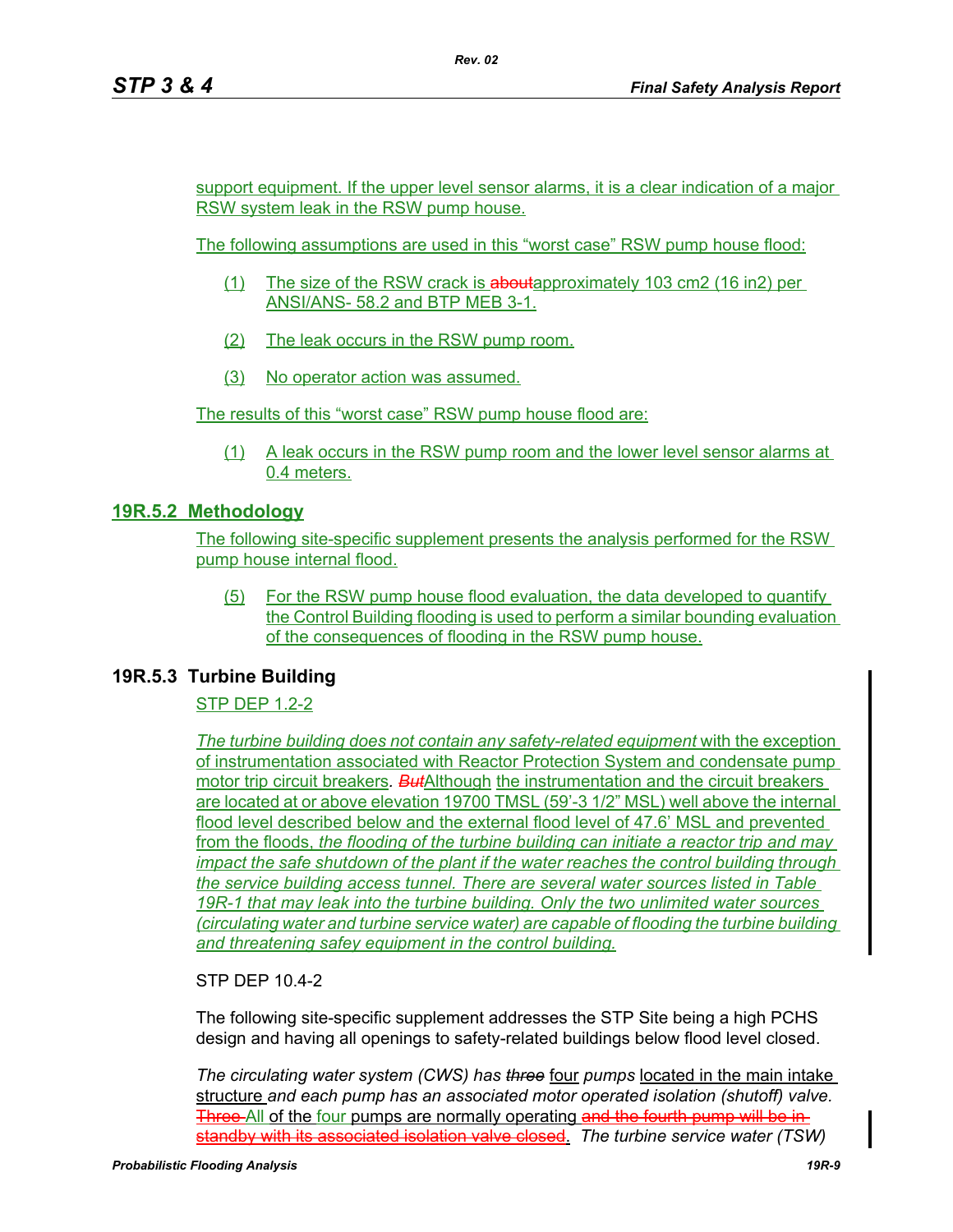*system has three pumps and three motor operated isolation valves. For a* the *high power cycle heat sink plant design* at STP 3 & 4 *(i.e., the heat sink is at an elevation higher than grade level of the turbine building), an additional isolation valve is installed in each line. All of these are classified as non-safety grade equipment. If a large pipe break develops either in the CWS or TSW piping and initiates flooding in the turbine building, it is necessary either to trip all of the pumps (for a low heat sink) or to close all of the valves of the associated system to terminate the flood. Four redundant safety grade water level sensors (operating in a two-out-of-four logic) in the condenser pit of the turbine building will generate a signal to alert the control room operator and trip all pumps and close all isolation valves in the CWS. TSW breaks must be manually mitigated but, due to the lower flow rate (Compared to CWS), sufficient time is available to trip the pumps or close isolation valves from the control room. A turbine trip and reactor shutdown will be initiated as a consequence of turbine building flooding.*

*If one or more pumps fail to trip or its associated valves fails* fail *to close, the water level may rise up to the top of the condenser pit and reach grade level. If the operator received an alarm from the level sensors, even though the automatic protective features failed, the operator could open the truck entrance door (roll up type door) to allow the flood water to exit the building. If the operator does not receive an alarm, it is assumed that insufficient time will be available for the operator to open the truck door*  for a CWS break before the water level would effectively cause binding of the door and *prevent opening. For TSW breaks, greater than 2 hours is available to open the door.*

*If the service building door fails open, the flood rate into the service building could be high enough to flood the service building to a significant level. Since the service building is the main entrance to the plant, personnel would hear or see the flood water and alert operators in the control room. Operator action could then be taken to manually trip the CWS or TSW pumps or close CWS or TSW valves. This is assuming that the level sensors failed but control circuitry for pump trip/valve isolation was still available.*

*If these actions failed, the flood waters would fill up the service building and could potentially enter the control or reactor buildings through several external normally closed watertight doors. On the first floor of the service building there is a watertight door which allows entrance to the reactor building cooling water (RCW) heat exchanger rooms. Failure of this door could allow the flood waters to damage equipment in all three safety divisions and potentially the battery room on the next level. If the watertight door to the RCW rooms does not fail, the water level would rise up in the service building to the next level where there are two watertight doors, one to the battery rooms of the control building and another to the reactor building clean access area. Failure of the watertight door to the battery rooms is assumed to result in core damage as loss of all DC (batteries and battery chargers) will occur. DC power is required for control of safe shutdown systems or to depressurize and use non-safetyrelated makeup sources such as condensate or AC independent water addition systems. Failure of the watertight door to the reactor building clean access area could result in damage to all three electrical divisions. If none of these watertight doors fail, flooding could continue to the next level where a normally open watertight door*, normally closed except for routine ingress and egress, *allows access to the control*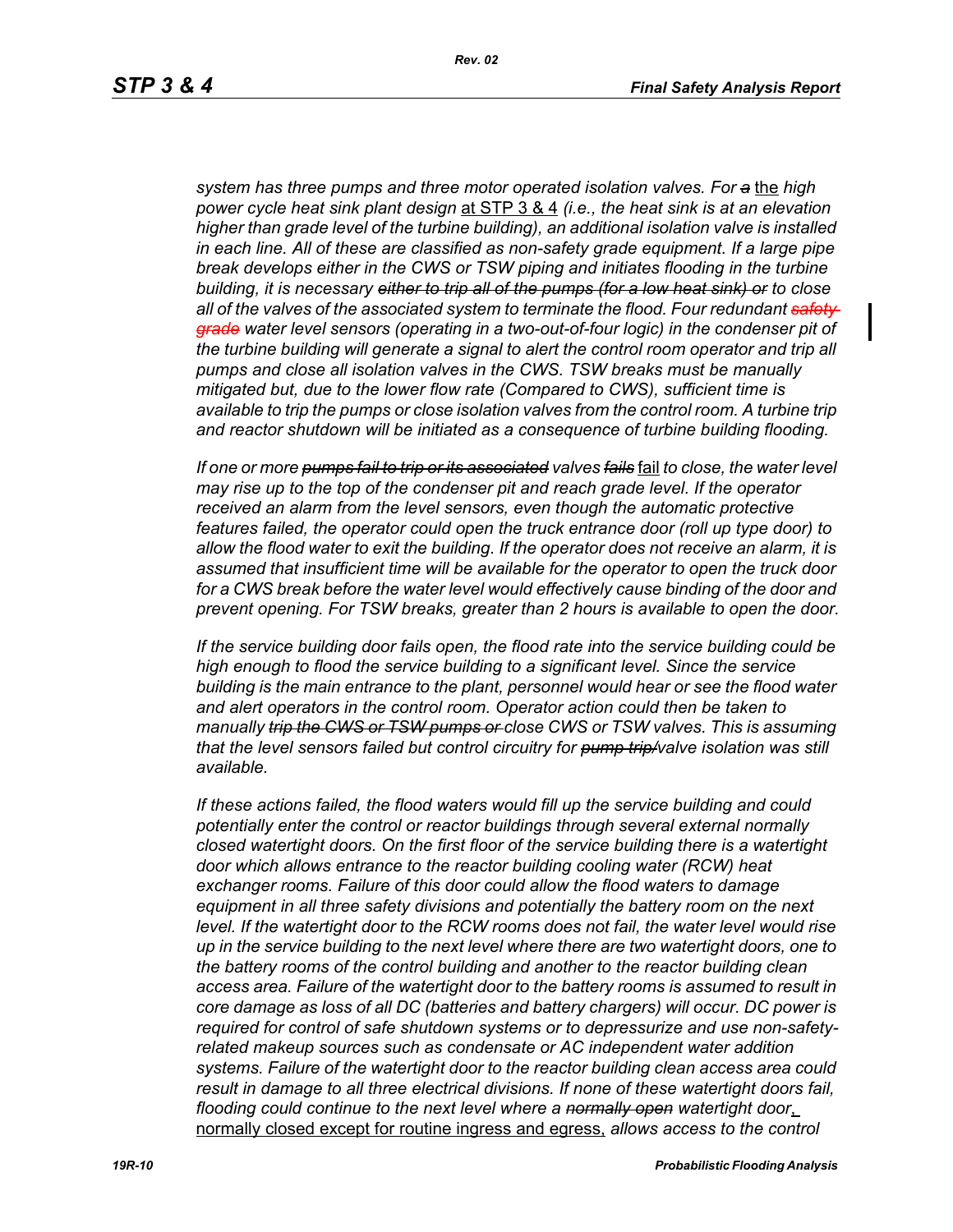*room area. Given the extensive flooding which had occurred to this point, the operators would have sufficient time and warning to* ensure that *close this watertight door* is closed*. If the door failed or the operators failed to close it, no core damage should occur because automatic initiation of safety systems such as the high pressure core flooder would ensure that the core remained covered with water. Continued flooding would then reach grade level where the water could exit the service building through the main entrance. It is assumed that failure of any of the external watertight doors (except the control room door) results in core damage.*

*Figures 19R-7 and 19R-8 are event trees which describe the turbine building flooding*  for low and high Power Cycle Heat Sink (PCHS) configurations, respectively. Note that Figure 19R 7 does not apply to STP 3 & 4 because they are a high PCHS design as described in Section 2.4S.1.1. *The accident progression due to a large pipe break in the CWS (the worst case flooding) is described in the event tree. As the CWS break is bounding, no TSW flooding event trees were developed. The success or failure of each flood mitigating feature in the event tree diagram may have a significant impact on the result of accident progression. The event trees in Figures 19R-7 and 19R-8 are described as follows:*

- *(2) Four redundant safety-grade water level sensors (operating in two-our-offour-logic) in the condenser pit of the turbine building detect and alert control room operators about flooding (detection).*
- *(3) The bus breaker and/or pump breakers of CWS pumps open and trip all three*  operating *pumps (flooding prevention for low PCHS). Although siphoning could occur if the PCHS was higher than the bottom of the condenser pit, the siphon could not cause flooding to grade level. Therefore, the flood would be contained within the turbine building. In case of* the *high PCHS* design of STP 3 & 4, *the success probability of this feature is* not credited for turbine building flood mitigation *assumed to be zero.*
- *(4) CWS isolation valves close (flooding prevention for high or low PCHS).*
- *(8)* The control room operator can prevent flood damage to safety-related equipment by manually *tripping the CWS pumps or* closing the CWS valves. It is assumed that if automatic features failed (given that the sensors did not fail) that control room actuations would also fail. If the sensors failed though, it may be possible to manually close the valves or trip the pumps from the control room once the operator is aware of the flooding condition. The probability of success is higher if the sensors did not fail because the operator would receive two indications of flooding: early in the scenario from the sensors in the turbine building and later from personnel in the service building if the flood were to propagate to that point. In either case, the watertight doors in the control and reactor buildings can prevent damage to safety-related equipment.

*The description of flooding for a high PCHS is the same as for a low PCHS except that the pump tripping feature is not credited.*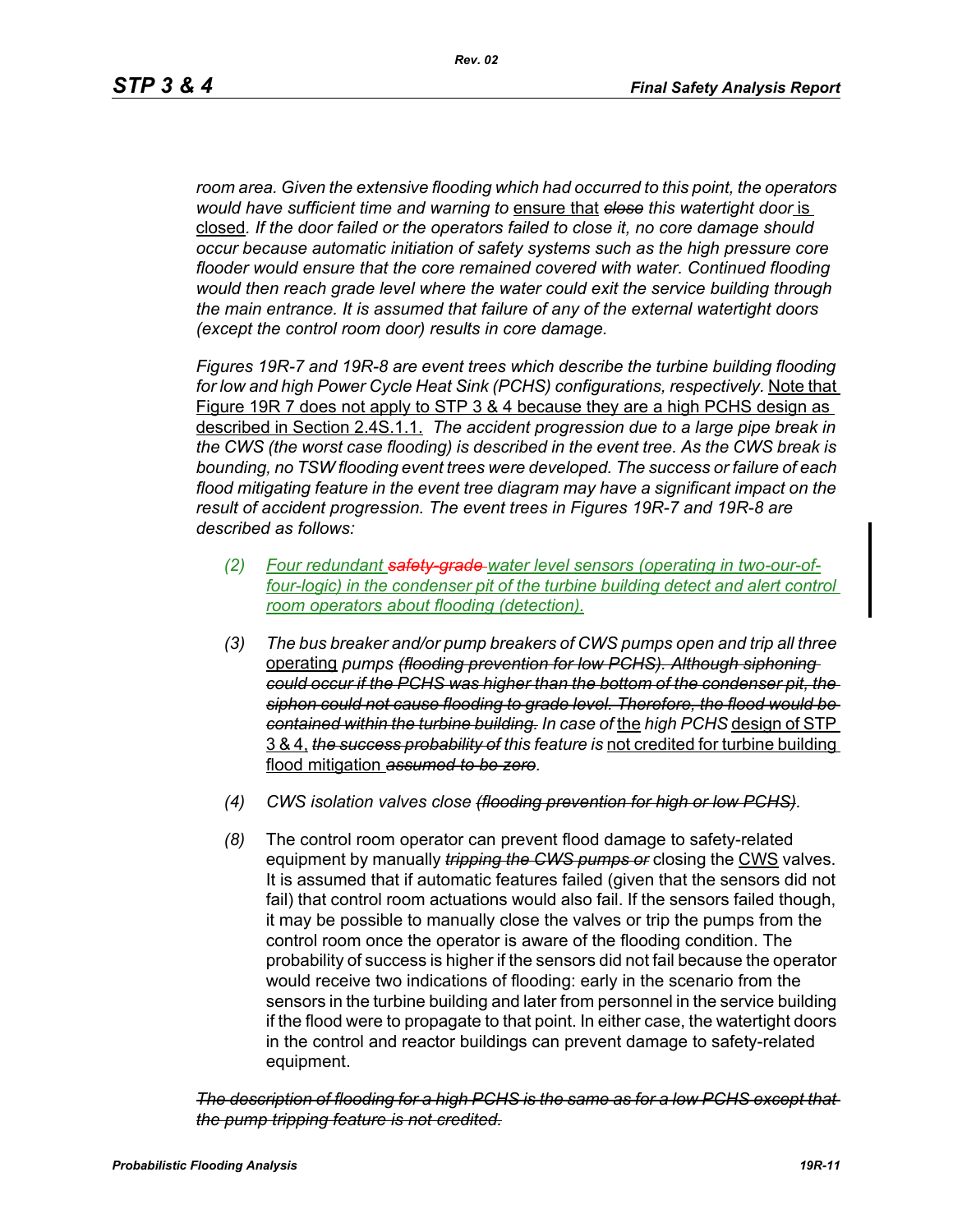*The core damage frequency for turbine building flooding is extremely small for a low PCHS and slightly higher for a high PCHS* design of STP 3 & 4*.*

## **19R.5.4.1 RSW Line Breaks**

*The RSW system is the only unlimited water source that could cause substantial flooding in the control building (Table 19R-1). It is highly unlikely that RSW flooding could damage more than one safety division. But the occurrence of several unlikely random failures and operator errors could result in flooding damage to equipment in all three RCW divisions.* 

*The safety-related RCW motors are located on the -8,200 mm elevation (the lowest level of the control building) in three RSW/RCW rooms which are physically separated from each other by concrete walls and watertight doors. Each RSW/RCW room is also equipped with a sump pump.*

*Each of the three RSW divisions has two safety grade pumps,* and *safety grade motor operated isolation (shutoff) valves, and anti-siphon capability (e.g., vacuum breaker) (Figure 19R-2). During normal operation, one pump in each divsion is operating and the other pump is in standby. If a large leak or a pipe break develops in any one of the RSW/RCW rooms, tripping the pump and closing the associated valves in the affected division will stop the flooding. If the RSW pump trips* and*but* one *isolation valves fail*s *to close, then the* redundant set of isolation valves *anti-siphon capability prevent continued flooding. Four redundant safety grade water level sensors (operating in a two-out-of-four logic) at the lower level (0.4 meter) of the control building will generate a signal to alert the control room operator. If the control room operator fails to take appropriate action to stop the water flow, the second set of level sensors will actuate when the water reaches the 1.5 meter level of the room. At this level, the sensors (operating in two-out-of-four logic) not only send an alarm signal to the operator but also trip the affected RSW pump and close all the isolation valves. The upper level sensors are diverse from the lowest level sensors.*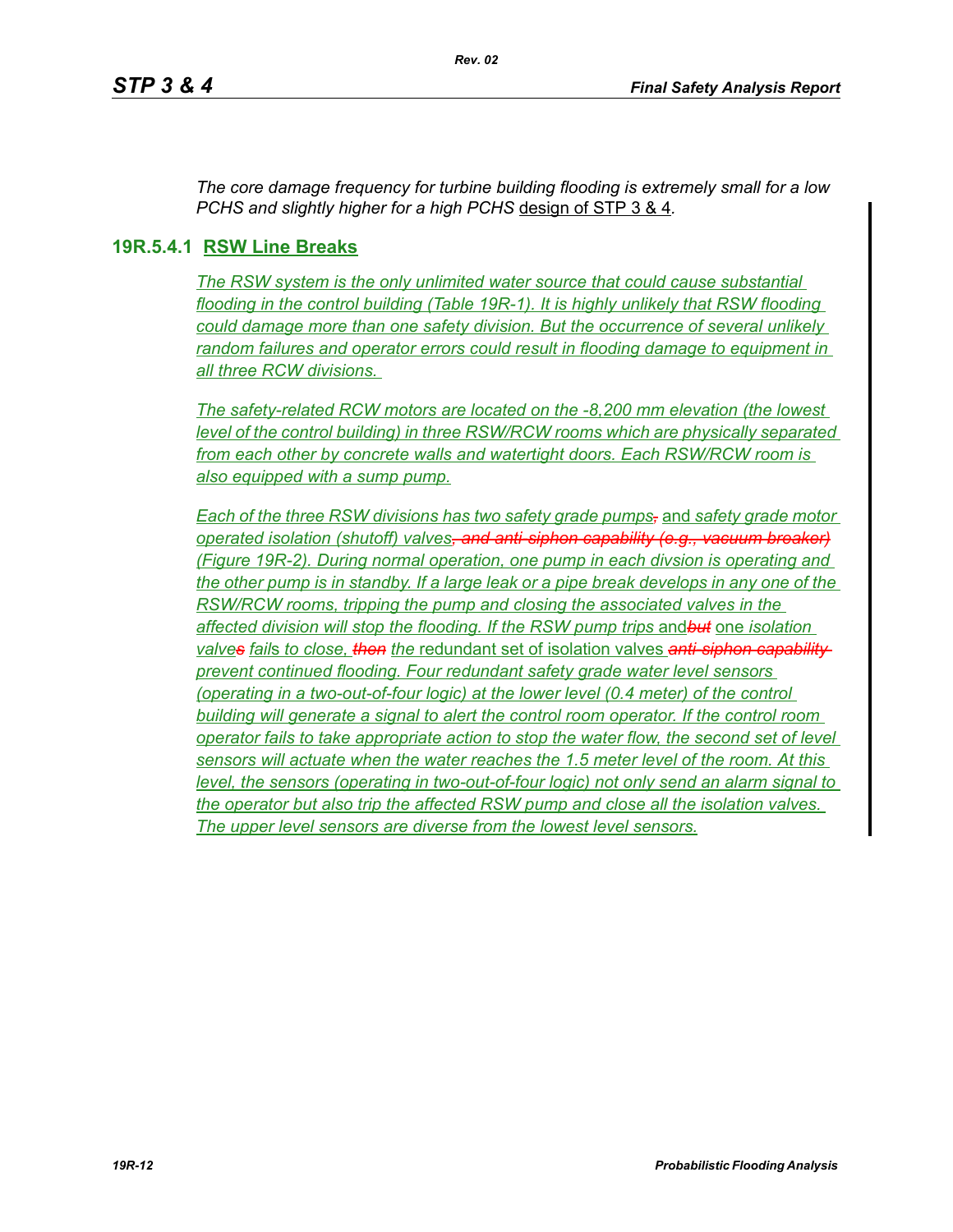#### **19R.5.6 RSW Pump House**

The following site-specific supplement presents the analysis performed for the RSW pump house internal flood.

The RSW pump house contains the safety-related RSW system, which is used to remove the heat from the RCW heat exchangers. The RSW pump house could potentially be flooded by the RSW system which is an unlimited water source. Unisolated breaks in the fire water system could cause inter-divisional flooding since the RSW divisional separation splits the RSW pump house into three, watertight compartments. Watertight doors separate the RSW divisions.

### **19R.5.6.1 RSW Line Breaks**

The UHS is an unlimited water source that could cause substantial flooding in the RSW pump house (Table 19R-1). It is highly unlikely that RSW flooding could damage more than one safety division. But the occurrence of several unlikely random failures and operator errors could result in flooding damage to equipment in all three RSW divisions.

The safety-related RSW pump motors are located on the lowest level of the RSW pump house in three RSW pump rooms which are physically separated from each other by concrete walls and watertight doors. Each RSW pump room is also equipped with a sump pump.

Each of the three RSW divisions has two safety grade pumps, safety grade discharge MOVs, a common header supply and return MOV and manually operated, normally open and locked open pump suction isolation valves. During normal operation, one pump in each division is operating and the other pump is in standby. If a large leak or a pipe break develops in any one of the RSW rooms, tripping the pump and closing the associated MOVs in the affected division will stop the flooding if it is downstream of the pump discharge MOV or in the RSW return line to the UHS. If the break is upstream of the RSW discharge MOV, the break is unisolable without operator action to close the manually operated suction isolation valves. Four redundant safety-grade water level sensors (operating in a two-out-of-four logic) at the lower level (0.4 meter) of the RSW pump room will generate a signal to alert the control room operator. If the control room operator fails to take appropriate action to stop the water flow, the second set of level sensors will actuate when the water reaches the 1.5 meter level of the room. At this level, the sensors (operating in two-out-of-four logic) not only send an alarm signal to the operator but also trip the affected RSW pump and close all the isolation valves. The upper level sensors are diverse from the lower level sensors.

It is assumed that one division of RSW is lost in the event of flooding in the RSW pump room. Failure of the watertight doors between the RSW divisions will allow the flood water into a second, or third RSW pump room. Failure of all RSW pump rooms will require core cooling from the power conversion system or the AC independent water addition system (ACIWA).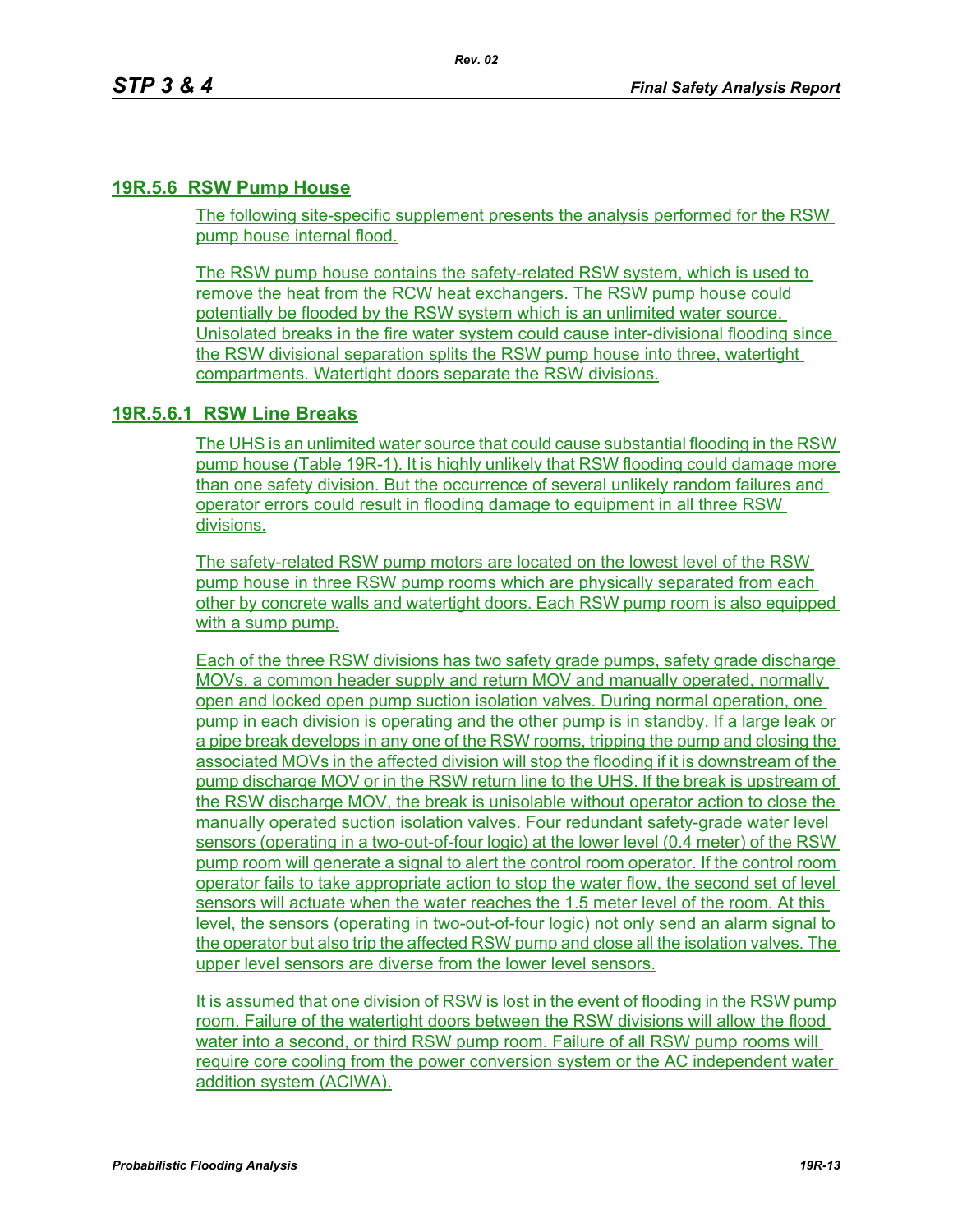A large pipe break in the RSW supply line in the RSW pump room is considered to be the worst case flooding in the RSW pump house. The description of events follows:

- (1) A large RSW pipe break occurs in an RSW pump room (flooding initiator).
- (2) Four redundant safety grade water level sensors located at the 0.4 m level detect and alert the control room operator about flooding (detection).
- (3) The operator investigates the presence of water and isolates the flooding by tripping the affected pump and/or closing the manually operated suction isolation valve (flooding prevention).
- (4) If the first level of detection fails or the operator fails to isolate the flowing water, then water continues rising in the room and the second set of diverse sensors located at 1.5 meters detects the water and trips the affected pump and closes the five automatic motor operated valves in the RSW division. Meanwhile the signal alerts the control room operator of the flooding condition (flooding prevention).
- (5) If the operator is successful in isolating the flooding, one safety division is assumed lost, otherwise the loss of all three safety divisions may occur (flooding mitigation).
- (6) In the unlikely event that the flood is not mitigated by automatic means or operator action, the water rises to the electrical and HVAC room and floods the entire RSW compartment. Water exits the compartment through the HVAC intake and discharge vents.
- (7) Failure of a watertight door at the pump room or the electrical and HVAC room could allow a second division of RSW to become flooded.
- (8) Common cause failure of multiple watertight doors will disable the entire RSW system, forcing the plant to rely on the Power Conversion System and the ACIWA.
- (9) Reactor safe shutdown using available equipment (reactor shutdown).

The core damage probability for an RSW pump house flood is estimated to be extremely small.

## **19R.6.1 Results**

*The following site-specific supplement presents the analysis performed for the RSW pump house internal flood.*

*The results from the ABWR probabilistic risk analysis are shown in Table 19R-6 for the turbine, control and reactor buildings*, and the RSW pump house*. This conservative bounding analysis shows that the CDF for internal flooding is very small and is less than the total plant CDF.*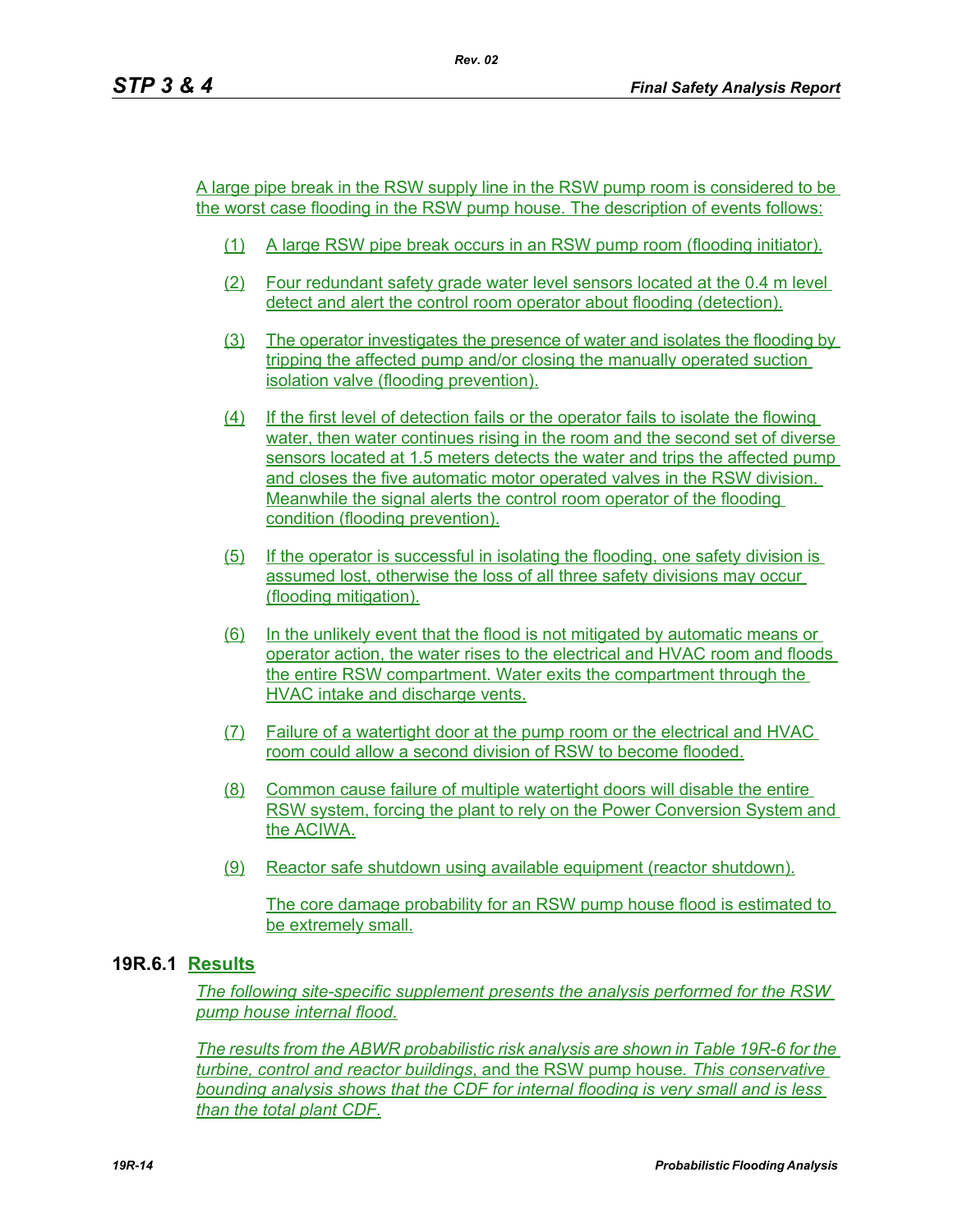# **19R.6.2 Insights Gained from Analysis**

Completion of the ABWR probabilistic flooding analysis has led to the following

insights on the flooding mitigation capability of the ABWR:

- *(1) The ABWR due to its basic layout and safety design features is inherently capable of mitigating potential internal flooding. Safety system redundancy and physical separation for flooding by large water sources along with alternate safe shutdown features in buildings separated from flooding of safety systems give the ABWR significant flooding mitigation capability. Also, fire protection features such as floor and wall penetrations and fire barriers help to contain potential flood sources.*
- *(2) Due to the inherent ABWR flooding capability discussed above, only a small number of flooding specific design features must be relied on to mitigate all potential flood sources. The flood specific features are: watertight doors on control and reactor building entrances, ECCS rooms, and RCW rooms*, and all levels of the RSW pump house*; floor drains in reactor and control building; RSW pump trip,* redundant *isolation valve closure and actuation of antisiphon capability on high water level in the RCW rooms* or RSW pump rooms*; CWS pump trip and valve closure on high water level in the condenser pit; and sump overfill lines on floor B1F of the reactor building.*
- *(3) All postulated floods can be mitigated without taking credit for operation of sump pumps.*
- *(4) While timely operator action can limit potential flood damage, all postulated floods can be adequately mitigated (from a risk perspective) without operator action.*

### **19R.6.4 Operator Actions**

The following site-specific supplement addresses the STP design having that has all openings to safety-related buildings below flood level closed.

*(4)* Ensure that the *Close watertight door at* the *entrance to the control room area*  is closed *if floods in the turbine building result in service building flooding.*

The following site-specific supplement presents the analysis performed for the RSW pump house internal flood.

(6) A leak in the RSW supply line before the manually-operated, locked open suction isolation valve cannot be isolated. This line is designed to break exclusion criteria which minimizes the likelihood of a major failure or leak.

*In the PRA, operator action of responding to a flood alarm has been modeled. Floods in the turbine, control and reactor buildings*, or the RSW pump house *result in alarms in the control room. It is assumed that flood procedures exist and operators are well trained to respond to flooding events. The operator failure probability depends upon*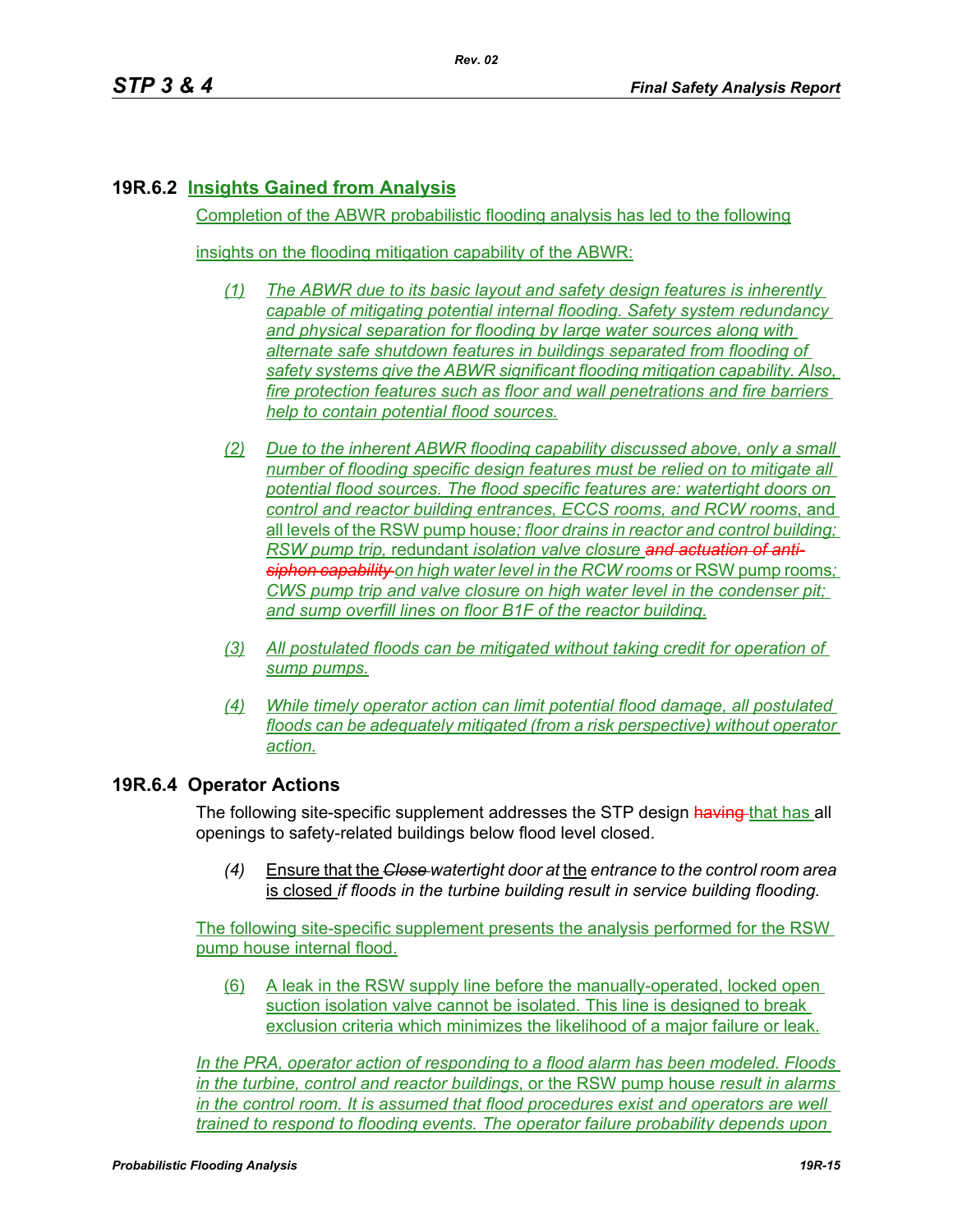*the time available for taking action and are conservative values based on engineering judgment. The operator actions are not important in the sense that automatic actions will prevent core damage. However, timely operator action could limit the consequences of flood events.* 

*Rev. 02*

#### **19R.6.6 Conclusions**

The following site-specific supplement addresses the STP site being a high PCHS design.

*The conclusions from the ABWR probabilistic flooding analysis is that the risk from internal flooding is acceptably low. The estimated core damage frequency from all internal flood sources is very small for a low PCHS and slightly higher for a* the *high PCHS* design of STP 3 & 4*.*

### **19R.7 External Flooding Evaluation**

The following site-specific supplement summarizes the external flooding analysis performed for the STP site and addresses departure STP DEP T1 5.0-1.

Summarized in the sections below is the external flooding PRA analyses for the STP 3 & 4 plants. External flooding is defined as intrusion of water from sources outside of plant buildings such that the ability of the plant to achieve safe shutdown is affected. The analysis determined the potential core damage frequency (CDF) that could result from external flooding events for each of the new units and was developed assuming that the watertight door providing normal access to the main control room is open. This assumption provides a conservative and bounding assessment of risk from external flooding because the watertight door to the main control room would be closed except for intermittent ingress and egress (Refer to FSAR Section 2.4S.10).

### **19R.7.1 Methodology**

STP DEP T1 5.0-1

To develop the external flooding analysis for STP 3 & 4, the following steps were performed:

- Identification and screening of external flooding initiating events.
- Quantification of external flooding initiating event frequency.
- Analysis of external flooding accident sequences and development of event trees.
- Quantification of external flooding core damage frequency.

Details of these steps are provided in the subsections that follow.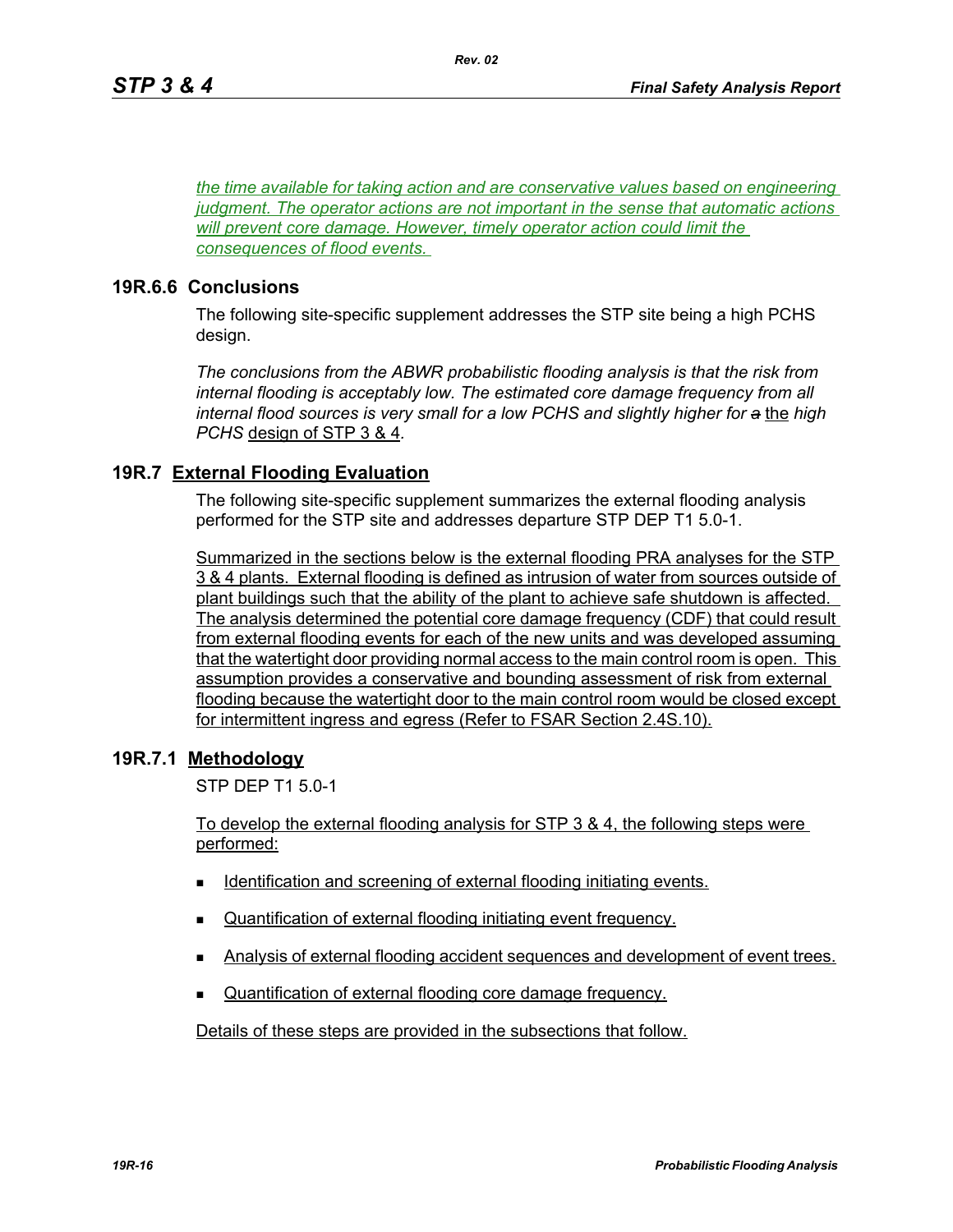# **19R.7.2 Identify and Screen Initiating Events**

STP DEP T1 5.0-1

External flooding at the STP site potentially can be initiated by several basic sources: river flooding which includes ice flooding, upstream dam breaks and landslides, tsunamis, rainstorms, and onsite sources including dam breaks Main Cooling Reservoir breach and failure of thean ultimate heat sink (UHS). Events from these sources could, potentially, be related. For example, a storm could cause both a breach of an upstream dam and local flooding at the site. This analysis considers independent and correlated flooding events.

Ice flooding of the Colorado River adjacent to the STP site is not considered a potential hazard because the warm temperatures of the area and the tidal effects that are felt on the river in the area. Therefore, ice flooding is screened as a potential initiating event.

Based on analysis performed for STP 1&2 (Reference 19R.7-1), landslides are not considered a threat to the STP site. Therefore, landslides are screened as potential external flooding initiating events.

Analysis for STP 1 and 2 (Reference 19R.7-1) also concluded that tsunamis cannot affect the site. Therefore, tsunamis are screened from consideration as initiating events.

The storm surge or seiche resulting from a hurricane could potentially cause flooding at the STP site. However, the maximum water level at the STP site that would be expected from such an event would be elevation 26.74 feet. Since this elevation is below grade level, hurricane storm surge or seiche can be excluded as an external flooding initiating event.

Intense precipitation can result in flooding local to the STP site because plant buildings will be constructed so that all external entrances are at least one foot above the flood level expected from a probable maximum precipitation event. Since the maximum flood level expected from intense precipitation is one foot below grade level for Units 3 and 4, intense local precipitation is screened from consideration as an external flooding initiating event.

The normal operating elevation is 26 feet for the essential cooling pond (ECP) of Units 1 and 2. Since this elevation is below the nominal grade elevation for the STP site, failure of the ECP is excluded as an external flood initiating event.

The UHS basin for each unit contains a large volume of water. The 6 ft. thick reinforced concrete walls of the UHS basins are designed for seismic and other design basis loadings. However, in the event of a postulated failure of the wall the water in the UHS basin above the ground elevation can escape and flood the surrounding areas. It is unlikely that any failure of the UHS basin walls would result in a large rapid water release. The cooling tower basin for the UHS contains a large volume of water that. released, could potentially drain to safety-related buildings on the STP site. However, approximately half of this volume is below grade and, therefore, would not be expected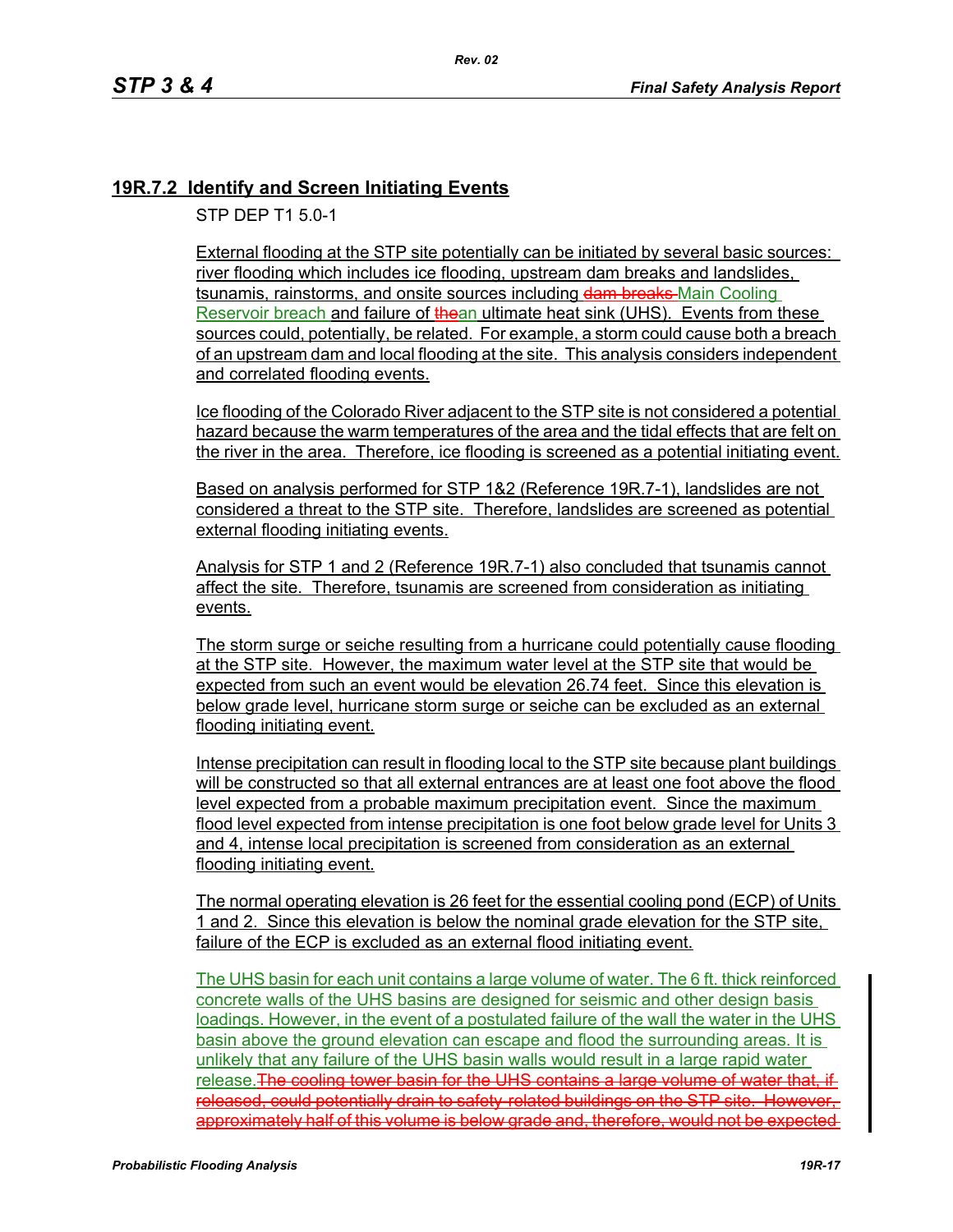to drain away from the basin. The UHS basin is a cylindrical concrete tank that is surrounded by an earthen berm. The berm extends 3.5 feet above the maximum water level. For water in the UHS basin to reach safety-related buildings, first a failure of the concrete tank must occur, then, the water must erode the earthen berm. It is considered unlikely that any failures of the UHS structure would result in a large rapid release of water. Any failures of the structure would be expected to be small such that site drainage systems would be capable of preventing the water from reaching other safety-related buildings onsite. Therefore, failure of the UHS is screened from further consideration as an external flooding initiating event.

The STP site is located on the Colorado River at river mile 16.4, upstream from the Gulf of Mexico. The potential for dams upstream of the site to cause plant flooding was evaluated as part of the original licensing for Units 1&2. The analyses for Units 1&2 (Reference 19R.7 1) show that a maximum flood level of 32.0 ft MSL is expected at the STP site from a single upstream dam break. Since this level is below the elevation of Unit 3&4 plant buildings, single upstream dam breaks can be screened from further consideration as external flooding initiating events.

In addition the potential flooding effects from multiple, cascading failures of Colorado River dams upstream of the STP site has the potential to affect safety-related structures. That analysis shows that a peak still water elevation of 34.1 feet with wave runup to the 43.7 foot elevation. Therefore, multiple, concurrent dam failures are considered as an external flooding initiating event.

The Main Cooling Reservoir (MCR) is formed by a 12.4 mile, earth filled embankment enclosing 7,000 acres of surface area at a normal operating level of 49.0 MSL with a capacity of 175,000 acre feet. The embankment, about 2100 feet south of the south face of the plant power block, rises an average of 40.0 feet above the natural ground surface. Breach of the MCR produces the critical flood levels at the STP site. Therefore, MCR failure is considered as an external flooding initiating event.

### **19R.7.3 Quantification of External Flooding Initiating Event Frequency**

STP DEP T1 5.0-1

The analysis of the frequency for MCR failures begins with the frequency developed as part of the Unit 1&2 IPEEE analysis. That value has been updated to reflect MCR operating experience since completion of the IPEEE. The initiating event frequency for MCR failures that could impact Units 3&4 is determined to be very low.

The frequency of multiple, concurrent upstream dam breaks considers the failure of three dams, the S. W. Freese, Buchanan, and Mansfield Dams. The analysis assumes that the first dam failure can occur randomly and that the second and third failures are dependent on the previous dam failures. The sequence of events analyzed begins with failure of the S. W. Freese Dam which began operation in 1990.

Downstream of the S. W. Freese Dam is the Buchanan Dam. It is assumed that failure of the Buchanan Dam is dependent on the failure of the S. W. Freese Dam. Table 19R-4 gives values for common cause factors. Although not considered a common cause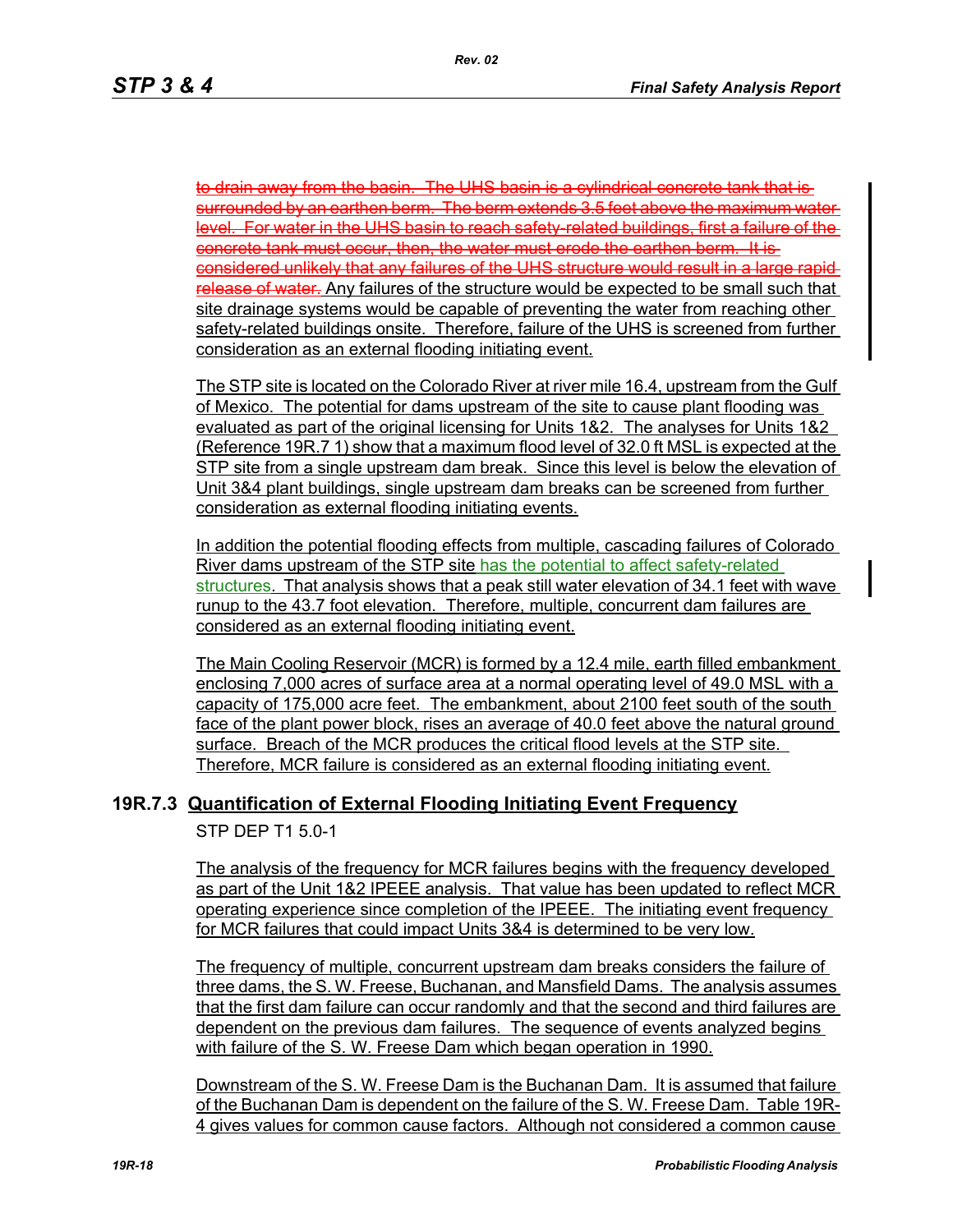failure in the traditional sense, the second and third dam failures are analyzed using the common cause factors from Table 19R-4. Using the Beta factor from Table 19-4, failure of the Buchanan Dam, given failure of the S. W. Freese Dam is calculated.

Failure of the third dam, the Mansfield Dam, given failure of the first two dams, is calculated using the Gamma factor given in Table 19R-4. The frequency of multiple concurrent dam failures considered as external flooding initiating events is calculated to be very low.

The UHS is waterproof up to the site design basis flood level. As there are no openings in the Cooling Tower or the RSW Pump House below the site design basis flood level, the UHS is screened out from the consideration of flooding caused by the design basis flood.

### **19R.7.4 Accident Sequence Analysis**

STP DEP T1 5.0-1

The subsections that follow summarize the accident sequence analysis for the two events considered as external flooding initiating events.

# **19R.7.4.1 Main Cooling Reservoir Breach**

STP DEP T1 5.0-1

Note that this analysis is developed assuming that the watertight door providing normal access to the main control room is open. This assumption provides a conservative and bounding assessment of risk from external flooding because the watertight door to the main control room would be closed except for intermittent ingress and egress (Refer to FSAR Section 2.4S.10).

A breach of the main cooling reservoir could occur suddenly or progress over many minutes. A discussion of previous dam breaches notes that the failure time of most breaches is 15 minutes to one hour from the time of inception to completion of the breach. However, some breaches became fully developed in as little as 6 minutes while others took more than 7 hours. It was also noted that half the breaches identified occurred in less than 1.5 hours. Therefore, it is concluded that, while there is a good deal of uncertainty and variability associated with the breach time, 15 minutes to one hour would likely be conservative. Breach width was also noted to be typically 2 to 5 times dam height (Reference 19R.7-2). The timing of the breach along with the width of the breach affects the height of water that reaches plant buildings. Smaller breaches or breaches that take longer to develop would result in a lower level of water on plant buildings. For smaller and slower-developing breaches, it can be expected that water would not rise above grade elevation on plant buildings. For larger and fasterdeveloping breaches, water level on plant buildings would be higher. The analysis, originally documented in the IPEEE of Units 1&2 (Reference 19R.7-3), considered that failures of the MCR are equally likely to occur anywhere along the perimeter and excluded from consideration that portion of MCR failures that would direct water away from plant buildings. MCR failures that would result in water flowing away from the site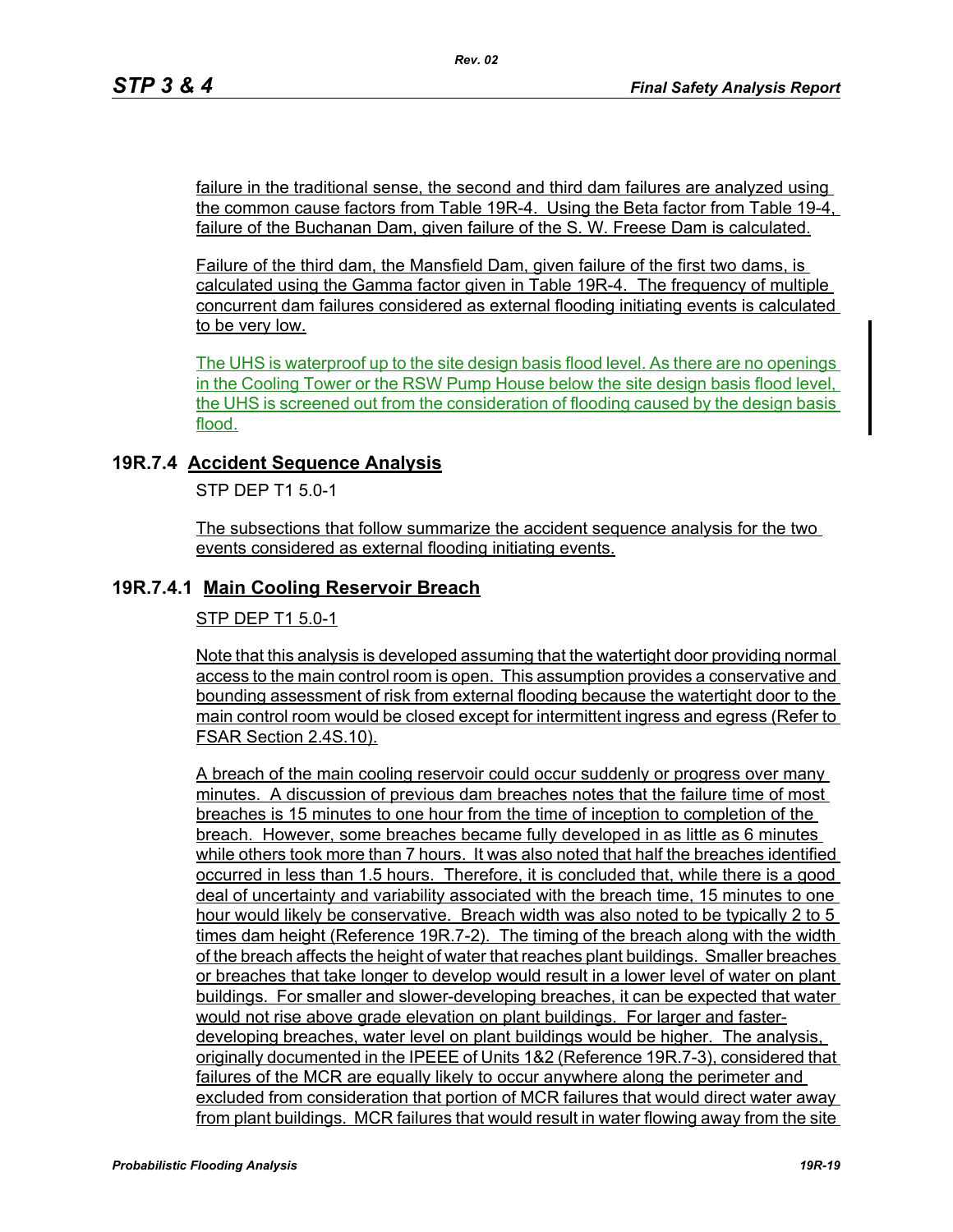would not be considered as external flooding initiating events, consistent with the analysis presented in Reference 19R.7.3. This assumption is considered reasonable since the land around the MRC generally slopes southward towards the Colorado River. This analysis assumed that any breach of the main cooling reservoir that is included in the initiating event definition is sufficiently large that water level will rise above the entrances to plant buildings. This analysis also assumed that the main cooling reservoir breach would cause a loss of offsite power either because of failure of the switchyard equipment or the plant auxiliary transformers that are impacted by the floodwaters. Furthermore, this analysis assumed that the loss of offsite power is not recoverable for several days.

A breach of the main cooling reservoir would cause water to flow across lighted roadways and open areas between the main cooling reservoir and the plant. Security personnel are stationed such that they have a clear view of these areas. On seeing the developing breach or water flow, they would notify the main control room in accordance with their training and procedures.

External access points to the control and reactor buildings are provided with normallyclosed, watertight barriers or doors designed to withstand the maximum loadings of any potential main cooling reservoir breach. All these doors are alarmed at the central alarm station so it is unlikely that one would be left open. Failure of any one of these doors would allow water to enter the building and flow through drains, stairways, and non-watertight doors to the essential electrical switchgear rooms below grade. Since there are no internal watertight barriers to protect the rooms on lower elevations from water entering the upper elevations, it is conservatively assumed that failure of one of the watertight doors on the reactor building would result in core damage.

The normal access to the main control building is via the service building through a watertight door on the 2950 mm elevation. As discussed above, this analysis assumes that this door is open. The door is oriented such that water external to the control building will seal the door. In addition, there are other normally-closed watertight doors that provide access to the control building from the service building and that are located either at or below grade. Since the service building is not designed to withstand flooding, it is assumed that a main cooling reservoir breach would result in water entering the service building. If any one of the doors from the service building to the control building is not closed or fails, then water could enter the control building and cause failure of all three divisions of reactor cooling water (RCW) or DC power since these are located below grade. Since there are no internal watertight barriers to protect the rooms below grade in the control building, it is conservatively assumed that failure of one of the watertight doors on the control building would result in core damage.

The turbine building and service building are not designed to withstand the effects of a failure of the main cooling reservoir. Therefore, it is conservatively assumed that any equipment in the turbine building or service building is failed by the flooding caused by a breach of the main cooling reservoir. PRA-related equipment housed in the turbine building includes the condensate and feedwater systems and the combustion turbine generator (CTG).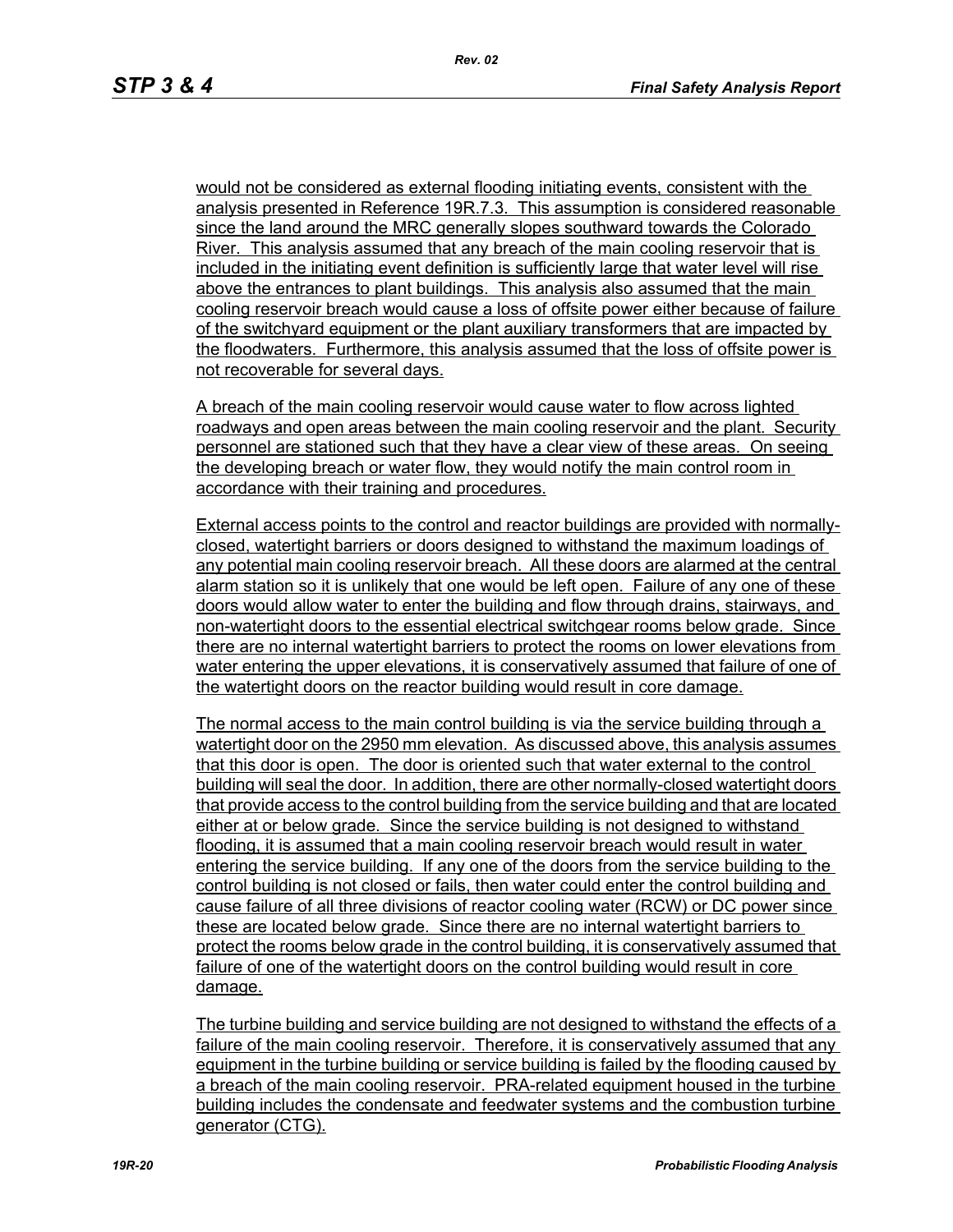When notified of a main cooling reservoir breach by security personnel, the operators in the main control room staff would ensure that the normally-open, watertight control room access door is closed. Closing this door prevents water from entering the control building. As discussed above, failure to close this door would result in submerging the control building and is conservatively assumed to result in core damage.

If the door to the main control room is closed, then the event progresses as a loss of offsite power since it is assumed that the MCR breach causes a loss of offsite power. Because of the loss of offsite power, all equipment powered from non-essential electrical buses is initially lost. The loss of offsite power would result in the EDGs starting and loading to their respective essential electrical buses. The CTG would be failed by the flood so failure of all three EDGs would result in a station blackout (SBO). For this analysis, a SBO is conservatively assumed to be non-recoverable and result in core damage.

If one or more EDG starts and loads its respective buses, then the reactor can be brought to safe shutdown using equipment powered from the essential AC buses.

The accident progression for this event tree is similar to that of a loss of offsite power. However, for the main cooling reservoir breach, it is assumed that offsite power is not recovered and that failure to insert control rods or a subsequent station blackout would result in core damage.

### **19R.7.4.2 Multiple, Concurrent Upstream Dam Failures**

STP DEP T1 5.0-1

Note that this analysis is developed assuming that the watertight door providing normal access to the main control room is open. This assumption provides a conservative and bounding assessment of risk from external flooding because the watertight door to the main control room would be closed except for intermittent ingress and egress (Refer to FSAR Section 2.4S.10).

The accident progression for multiple, concurrent upstream dam failures is similar to that of the main cooling reservoir breach except for timing. Since the last dam that would fail, the Mansfield Dam, is nearly 300 miles upstream of the STP site, flood waters from that dam failure would not reach the STP site for many hours. In that time, closure of the normally-open main control room access door would be assured. In addition, compensatory actions such as sandbagging or installation of other temporary flood barriers can be installed around access doors. These additional compensatory actions, however, are not quantified as part of this analysis. This analysis also assumes that the flooding that results from multiple, concurrent upstream dam failures will cause a loss of offsite power either because of failure of the switchyard equipment or the plant auxiliary transformers that are impacted by the floodwaters. Furthermore, this analysis assumed that the loss of offsite power is not recoverable for several days.

External access points to the control and reactor buildings are provided with normallyclosed, watertight barriers or doors designed to withstand the maximum loadings of any potential main cooling reservoir breach, a more severe event than multiple,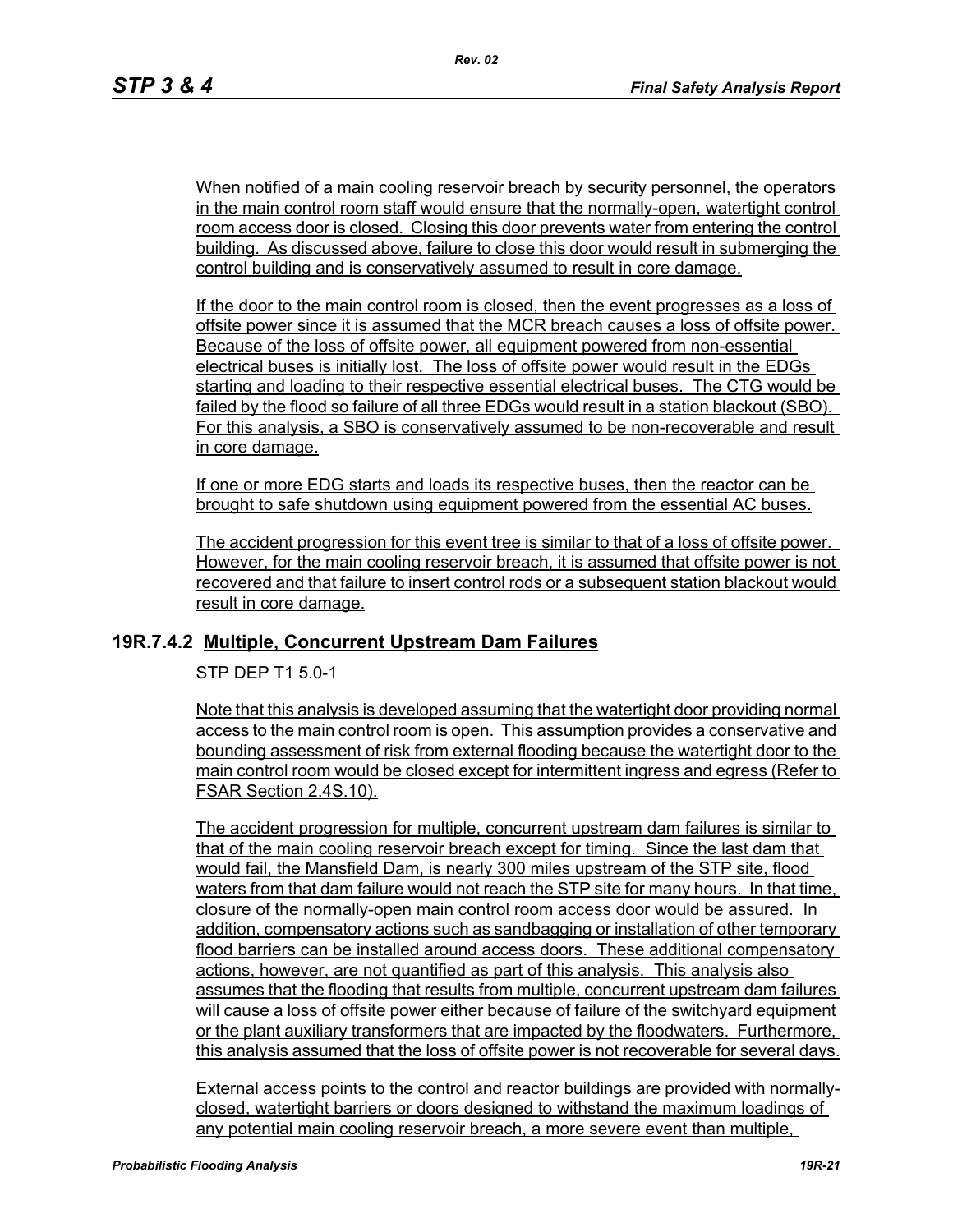concurrent upstream dam failures. All these doors are alarmed at the central alarm station so it is unlikely that one would be left open. Failure of any one of these doors would allow water to enter the building and flow through drains, stairways, and nonwatertight doors to the essential electrical switchgear rooms below grade. Since there are no internal watertight barriers to protect the rooms on the lower elevations from water that entered the upper elevations, it is conservatively assumed that failure of one of the watertight doors on the reactor building will result in core damage.

The normal access to the main control building is via the service building through a watertight door on the 2950 mm elevation. In addition, there are other normally-closed watertight doors that provide access to the control building from the service building and that are located either at or below grade. Since the service building is not designed to withstand flooding, it is conservatively assumed that the flooding that results from multiple, concurrent upstream dam failures would result in water entering the service building. If any one of the doors from the service building to the control building fails, then water could enter the control building and cause failure of all three divisions of reactor cooling water (RCW) or DC power since these are located below grade. Since there are no internal watertight barriers to protect the rooms below grade in the control building, it is conservatively assumed that failure of one of the watertight doors on the control building will result in core damage.

The turbine building and service building are not designed to withstand flooding. Therefore, it is conservatively assumed that any equipment in the turbine building or service building is failed by the flooding caused by multiple, concurrent upstream dam failures. PRA-related equipment housed in the turbine building includes the condensate and feedwater systems and the combustion turbine generator (CTG).

When notified of an upstream dam failure, steps will be taken (Refer to Section 19.9.3) to ensure that the watertight main control room access door will be closed prior to flood waters reaching the STP site. Since many hours are available to effect this action and the action is simple and visually verifiable, the probability of failing to ensure closure of the door is considered sufficiently small as to be neglected. Closing this door prevents water from entering the control building.

Since the flooding is assumed to cause a loss of offsite power, all equipment powered from non-essential electrical buses would be lost. The loss of offsite power will result in the EDGs starting and loading to their respective essential electrical buses. The CTG is conservatively assumed failed by the flood so failure of all three EDGs would result in a station blackout (SBO). For this analysis, a SBO is assumed to be nonrecoverable and results in core damage.

If one or more EDG starts and loads its respective buses, then the reactor can be brought to safe shutdown using equipment powered from the essential AC buses.

The accident progression for this event tree is similar to that of a loss of offsite power. However, for multiple, concurrent upstream dam failures, it is assumed that offsite power is not recovered and that failure to insert control rods or a subsequent station blackout result in core damage.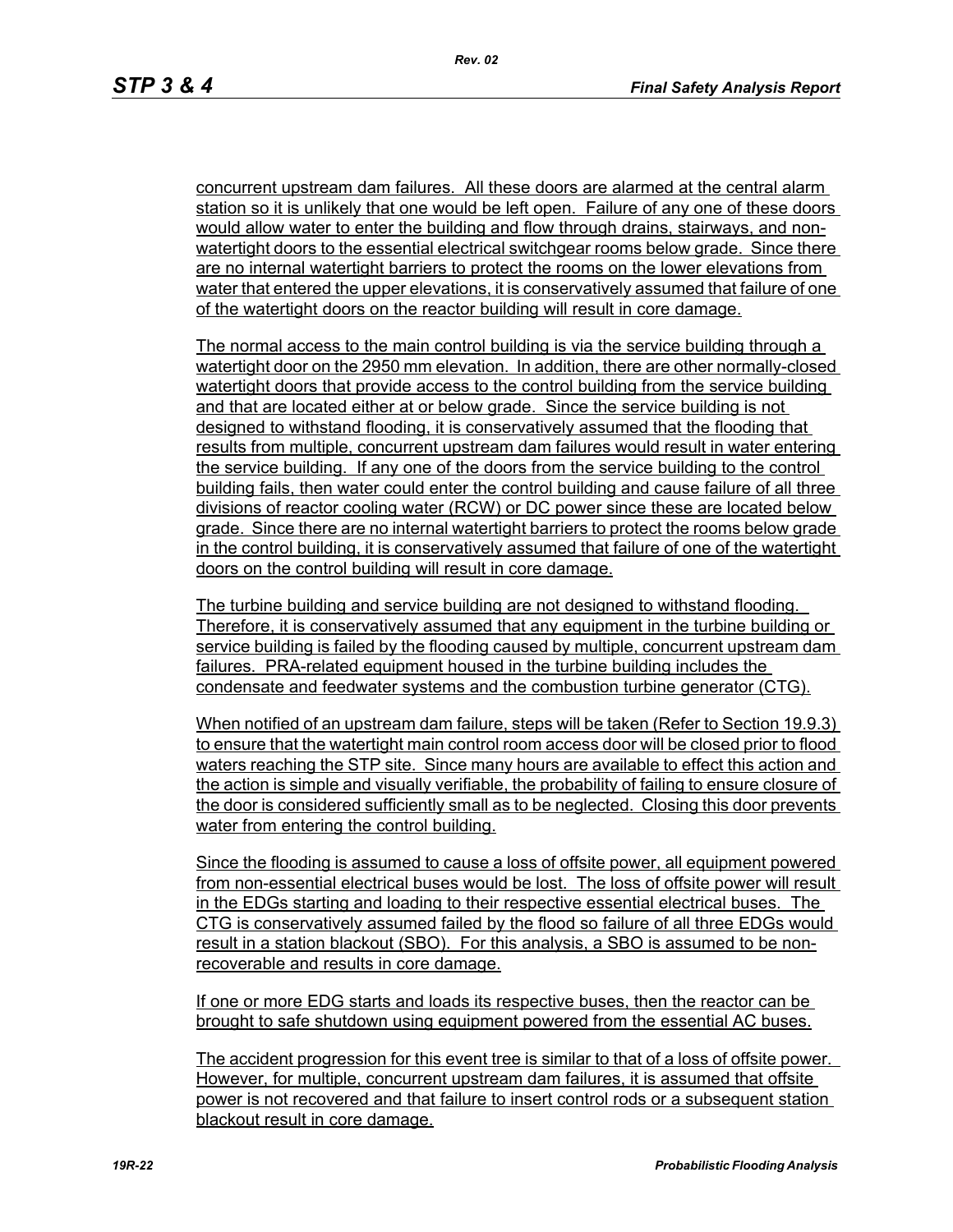### **19R.7.5 Summary of Accident Sequences**

STP DEP T1 5.0-1

The subsections that follow summarize determination of the accident sequences developed for the two events considered as external flooding initiating events. Determination of CDF made use of the existing ABWR PRA logic models and used a process similar to that used to quantify the internal flooding events.

### **19R.7.5.1 Main Cooling Reservoir Breach Accident**

STP DEP T1 5.0-1

Four accident sequences lead to core damage. Core damage results if any one of the top events fails. Development of each of the top events is discussed below.

#### *IEBMCR - Breach of Main Cooling Reservoir*

This Initiating Event represents the main cooling reservoir breach. This event is described above.

#### *OCD - Operator Action To Close Control Room Watertight Access Door or RB/CB External Doors Fail*

This top event represents failure of the watertight doors to prevent flood waters from entering either the control building or the reactor building. Failure of this top event can occur from two causes. First, the operators can fail to close the normally open, watertight door that provides main control room access from the service building. As described in section above, security personnel are stationed such that they will have a clear view of the area between the main cooling reservoir and plant buildings. This analysis assumes that the security staff is trained and that procedures are in place for them to alert the control room if there are indications of a breach of the main cooling reservoir. Procedures are also assumed to be in place to direct that the main control room access door be closed immediately on notification of a potential external flooding event (Refer to Section 19.9.3). Furthermore, the analysis assumes that the area between the main cooling reservoir and plant buildings is lighted to an extent that any flow of water from a breach of the main cooling reservoir would be clearly visible to the security personnel at night.

As discussed above, development of a main cooling reservoir breach is expected to take from 15 minutes to one hour. Once the security staff notifies the control room of the breach, closing and securing the watertight door takes less than one minute. Therefore, it is assumed that a moderate and adequate amount of time is available to effect the actions to close the control room access door. Then the failure probability for this event was assigned using the values in Table 19R-4.

Even if operator action to close the normally-open door is successful, failure of any one of the watertight doors that allow access to the reactor building or control building could randomly fail. Using the values in Table 19R-4, the probability of random door failures that allow water to enter either the control building or the reactor building was calculated.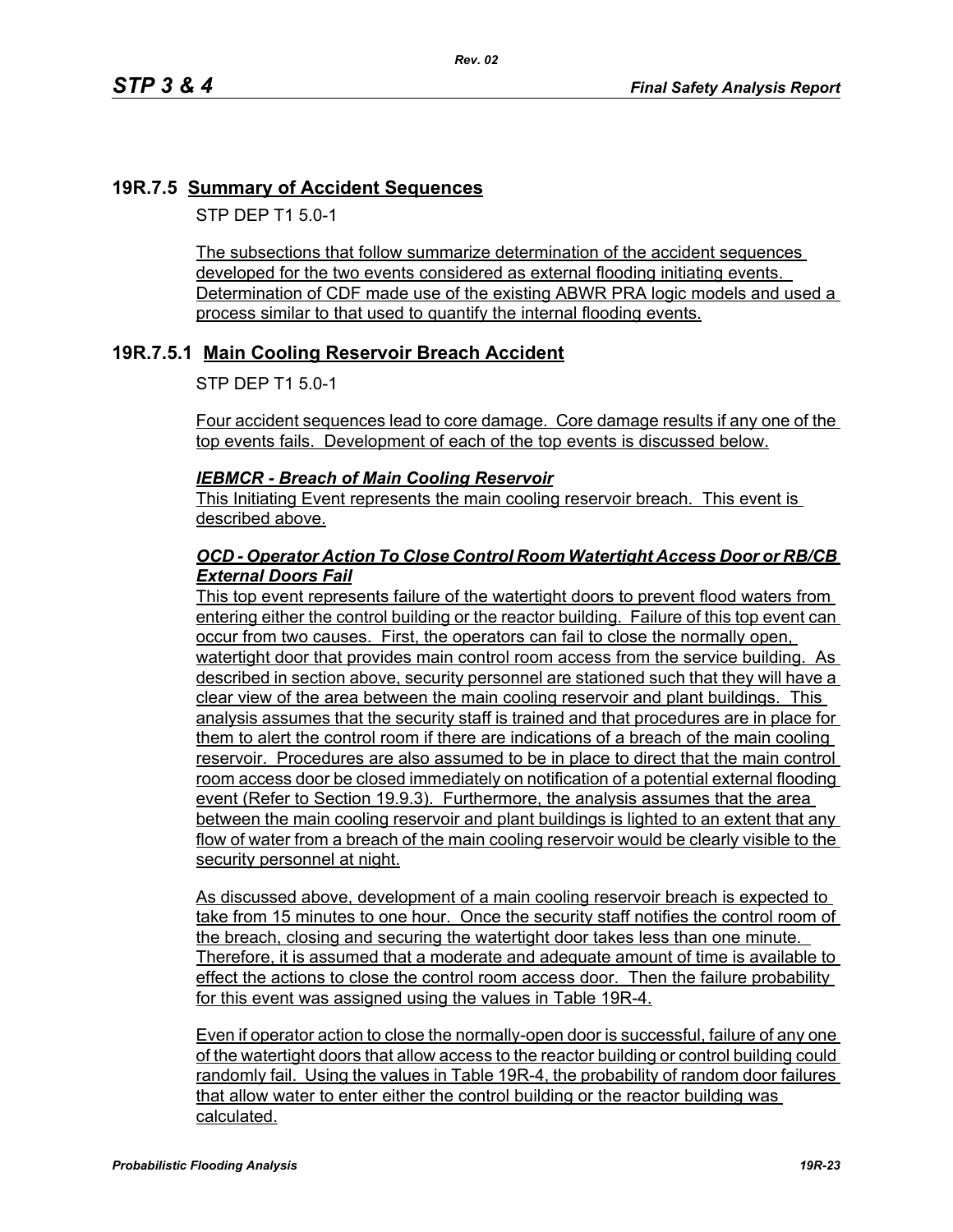The total probability of failing to isolate the control and reactor buildings from a main cooling reservoir breach is the sum of the operator failure probability and the random door failure probability.

## *C - Failure To Insert Control Rods*

This top event represents failure to insert the control rods on the loss of offsite power caused by the external flooding event. The probability of this event is taken from the internal events PRA models.

### *PO1 - SRVs Fail To Open (After Scram)*

This top event represents failure of the safety relief valves (SRVs) to open after a reactor trip. The probability of this event is taken from the internal events PRA models.

### *SSD - Reactor Brought To Safe Shutdown Condition*

This top event represents failure to bring the reactor to a safe shutdown condition. Since the main cooling reservoir breach is assumed to result in a non-recoverable loss of offsite power, this node is quantified using the existing TEO event tree sequences but accounting for the additional failures that would be caused by the flooding. Basic events that represent these additional failures were set to "True" for the quantification.

The 11 core damage sequences from TEO were quantified to produce the conditional probability of core damage given that an external flooding event occurred. The resulting probability is determined to be low.

Since failure of each of the top nodes on the IEBMCR event tree results in core damage and since each of the top nodes is independent of the others, the total CDF for a main cooling reservoir breach is the product of the initiating event frequency, the success probability of any previous nodes, and the top node failure probability. The total CDF for a breach of the main cooling reservoir is determined to be very low.

### **19R.7.5.2 Multiple, Concurrent Upstream Dam Failures Accident**

STP DEP T1 5.0-1

Four accident sequences lead to core damage. Core damage results if any one of the top events fails. Development of each of the top events is discussed below.

#### *IEDAM - Multiple Concurrent Upstream Dam Failures*

This top event represents the failure of the three dams upstream of the STP site on the Colorado River. This event is described above.

#### *WTDOOR - Reactor Building and Control Building External Watertight Doors Fail*

This top event represents failure of the watertight doors to prevent flood waters from entering either the control building or the reactor building. Because of the long time available for notification and action following failure of the last dam on the Colorado River, it is assumed that the failure probability of operator action to close the normallyopen watertight door to the main control room can be neglected.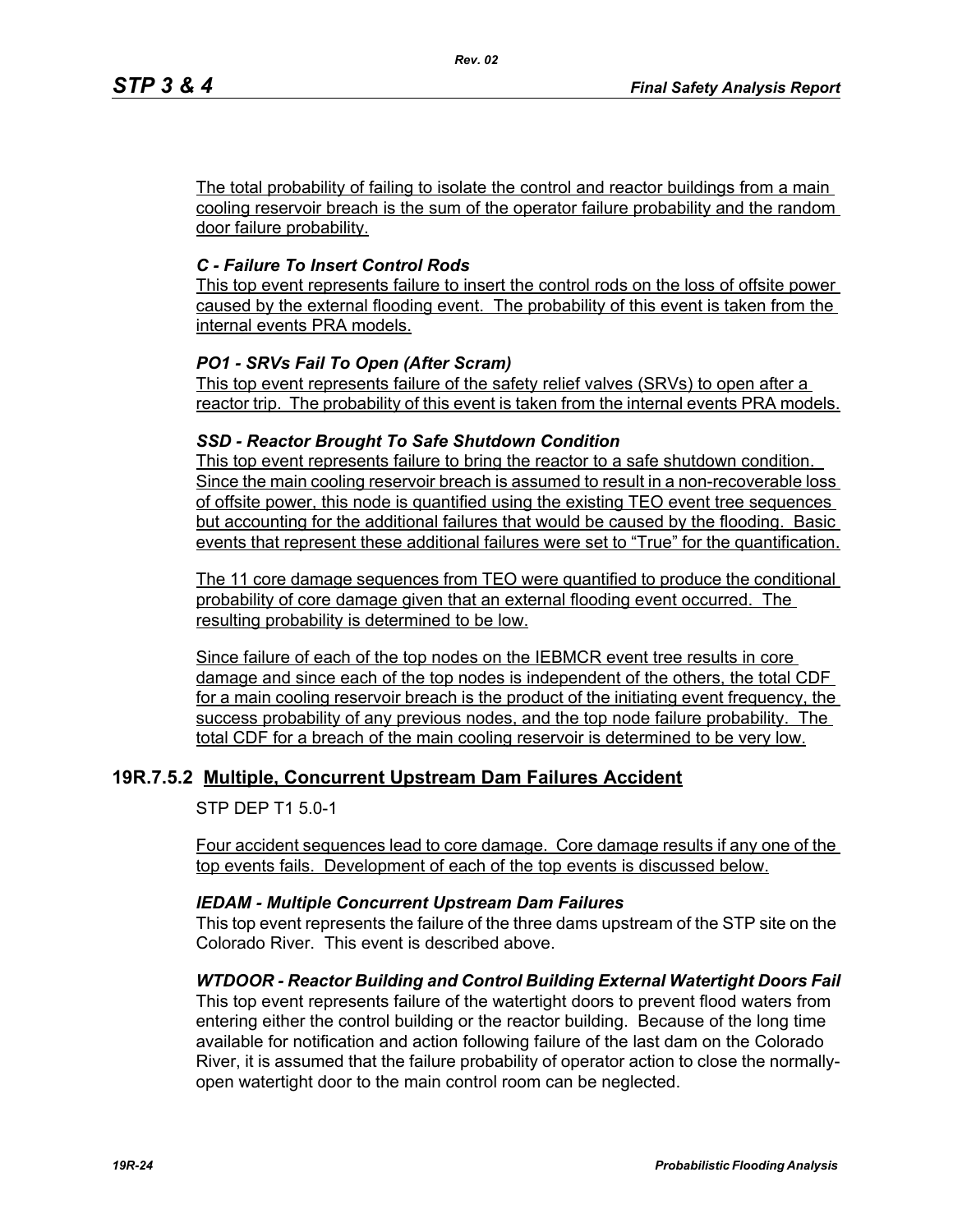Any one of the nine watertight doors that allow access to the reactor building or control building could randomly fail. Using the values in Table 19R-4, the probability of random door failures that allow water to enter either the control building or the reactor building is calculated.

#### *C - Failure To Insert Control Rods*

This top event represents failure to insert the control rods on the loss of offsite power caused by the external flooding event. The probability of this event is taken from the internal events PRA models.

#### *PO1 - SRVs Fail To Open (After Scram)*

This top event represents failure of the safety relief valves (SRVs) to open after a reactor trip. The probability of this event is taken from the internal events PRA models.

#### *SSD - Reactor Brought To Safe Shutdown Condition*

This top event represents failure to bring the reactor to a safe shutdown condition. This top event is described in Section 19R.7S.5.1.

Since failure of each of the top nodes on the IEDAM event tree results in core damage and since each of the top nodes is independent of the others, the total CDF for an external flooding event caused by multiple, concurrent upstream dam failures is the product of the initiating event frequency, the success probability of any previous nodes, and the top node failure probability. The total CDF for a breach of the main cooling reservoir is determined to be very low.

#### **19R.7.5.3 Total External Flooding Event CDF**

#### STP DEP T1 5.0-1

The total CDF from external flooding events is obtained by summing the CDF from each of the events above and is determined to be very low.

#### **19R.7.6 Important External Flooding-Related Design Features**

STP DEP T1 5.0-1

There are several design features important to minimizing external flood-related risk. One is that all buildings are constructed with entrances at least one foot above the flood level that would result from a PMP related flood. This feature allows screening of most external flooding events. Another feature is that all plant entrances and penetrations located below the maximum flood level are protected by watertight barriers or doors. Also, a clear view is provided from plant buildings to the main cooling reservoir thereby allowing for timely notification to the main control room of a main cooling reservoir breach.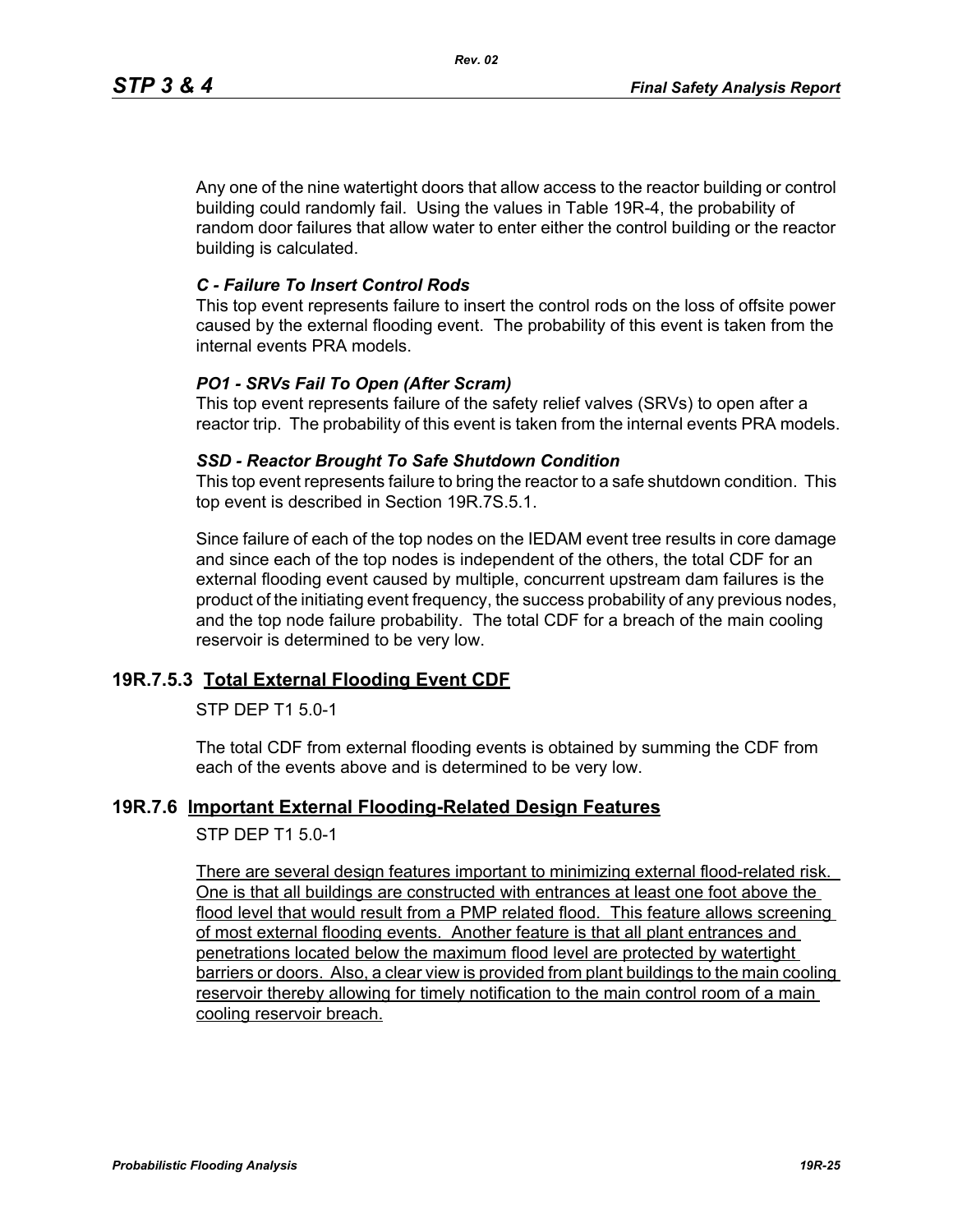## **19R.7.7 Operator Actions Related to External Flooding**

STP DEP T1 5.0-1

One operator action is important to external flooding risk. This action, timely closure of the watertight door at the entrance to the main control room is similar to the event included in section 19R.6.4. However, the cues to initiate the action for external flooding events are different than for internal flooding.

# **19R.7.8 External Flooding Reliability Goals (Input to RAP)**

STP DEP T1 5.0-1

The results of the external flooding analysis show that watertight doors are important to reducing external flood-related risk. Watertight doors are included as input to the RAP because of internal flooding events. The information from Section 19R.6.5 related to watertight doors is also applicable to external flooding events and is applied to all external watertight doors on the reactor and control buildings.

### **19R.7.9 Conclusions**

STP DEP T1 5.0-1

The conclusions from the ABWR probabilistic external flooding analysis are that the risk from external flooding is acceptably low, even with the conservative assumption that the watertight normal access door to the control room is open. The risk from external flooding would be significantly lower if analyzed assuming that the door is closed, as described in FSAR Section 2.4S.10. It is also concluded that the incremental risk from external flooding events is within the goals for an increase in CDF or LERF.

#### **19R.8 References**

The following site-specific supplement provides references.

- 19R-1 STPEGS 1&2 UFSAR Section 2.4, Hydrologic Engineering, Revision 13.
- 19R-2 "Prediction of Embankment Dam Breach Parameters," DSO-98-004, Dam Safety Office, Water Resources Research Laboratory, US Department of the Interior, Bureau of the Interior, July, 1998.
- 19R-3 South Texas Project Electric Generating Station Level 2 Probabilistic Safety Assessment and Individual Plant Examination, Revision 0.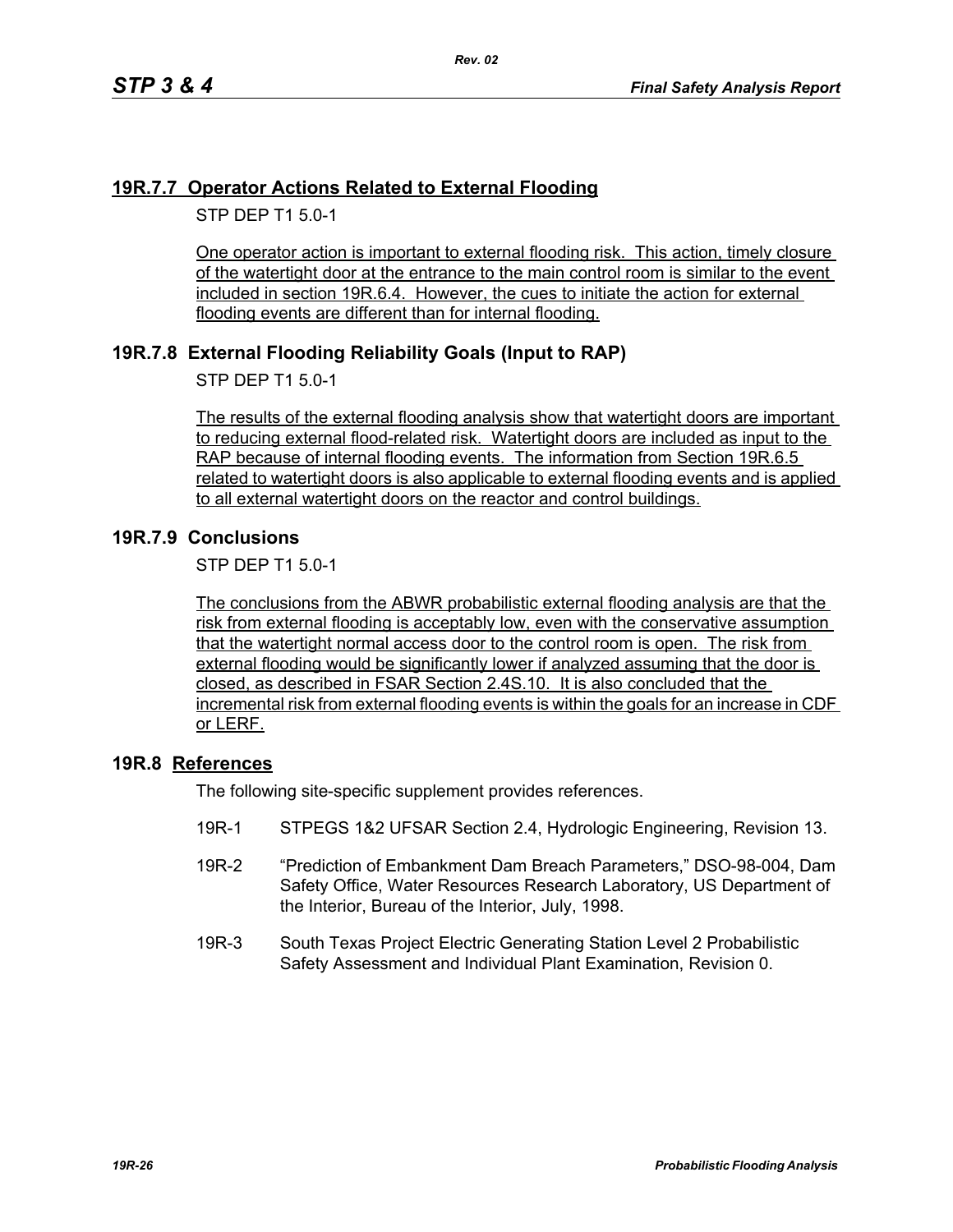| <b>Table 19R-1 Sources of Water</b>                        |                                         |                                                                                                                      |                                   |                                   |                                           |                                   |                                   |                                    |
|------------------------------------------------------------|-----------------------------------------|----------------------------------------------------------------------------------------------------------------------|-----------------------------------|-----------------------------------|-------------------------------------------|-----------------------------------|-----------------------------------|------------------------------------|
| <b>Source</b>                                              | <b>Capacity</b>                         | <b>Flow Rate</b>                                                                                                     | <b>Turbine</b><br><b>Building</b> | <b>Control</b><br><b>Building</b> | <b>RSW</b><br><b>Pump</b><br><b>House</b> | <b>Reactor</b><br><b>Building</b> | <b>Service</b><br><b>Building</b> | <b>Radwaste</b><br><b>Building</b> |
| <b>Reactor Service Water Unlimited</b><br>(RSW)            |                                         | 499.67-675<br>liters/sec/divpump.<br>7,92010,700<br>GPM/divpump.)<br>(6 pumps)                                       |                                   | $\overline{X}$                    | $\mathbf{X}$                              |                                   |                                   |                                    |
| <b>Turbine Service Water</b>                               | <b>Unlimited</b>                        | 42,6481,278 liters/s/pump<br>(15,00020,255 GPM/Pump)<br>(3 pumps)                                                    | $\overline{X}$                    |                                   |                                           |                                   |                                   |                                    |
| Circulating Water (CW) Unlimited                           |                                         | 42,64818,927/iters/s/pump<br>(200, 00300, 000)<br>GPM/pump)<br>(34 pumps)                                            | $\overline{X}$                    |                                   |                                           |                                   |                                   |                                    |
| <b>Fire Water</b>                                          | (330,000 gal/tank)<br>(2 tanks)         | 1,249,182 liters/tank 9.4694.6 liters/s/2-pumps<br>(1502788 GPM/pump<br>(2 pumps)                                    | $\overline{X}$                    | $\overline{X}$                    | $\mathbf{X}$                              | $\overline{X}$                    | $\overline{X}$                    | $\overline{X}$                     |
| <b>Reactor Building</b><br>Cooling<br><b>Water (RCW)</b>   | 257,407 liters/div.<br>(68,000 gal/div) | 360.874040 liters/s (A,B)<br>$(5, 7206252 \text{ GPM } (A, B))$<br>305.36344 liters/s (C)<br>(4,8405466 GPM (C)      |                                   | $\overline{X}$                    |                                           | $\underline{X}$                   |                                   | $\overline{X}$                     |
| <b>HVAC Normal Cooling</b><br><b>Water (HNCW)</b>          | 113,562 liters<br>$(30,000$ gal)        | 406.94286 liters/s<br>(46954535 GPM)<br>(5 pumps)                                                                    |                                   | $\overline{X}$                    |                                           | $\overline{X}$                    | $\overline{X}$                    | $\overline{X}$                     |
| <b>HVAC Emergency</b><br>Cooling Water (HECW) (30,000 gal) | 113,562 liters                          | 7.57 - 43.8815.77 liters/s<br>(120-200250 GPM)<br>(Chilled)<br>21.51-35.58 liters/s<br>(341-564) GPM)<br>(Condenser) |                                   | $\overline{X}$                    |                                           | $\overline{X}$                    | $\overline{X}$                    | $\overline{X}$                     |

19R-27

*Rev. 02*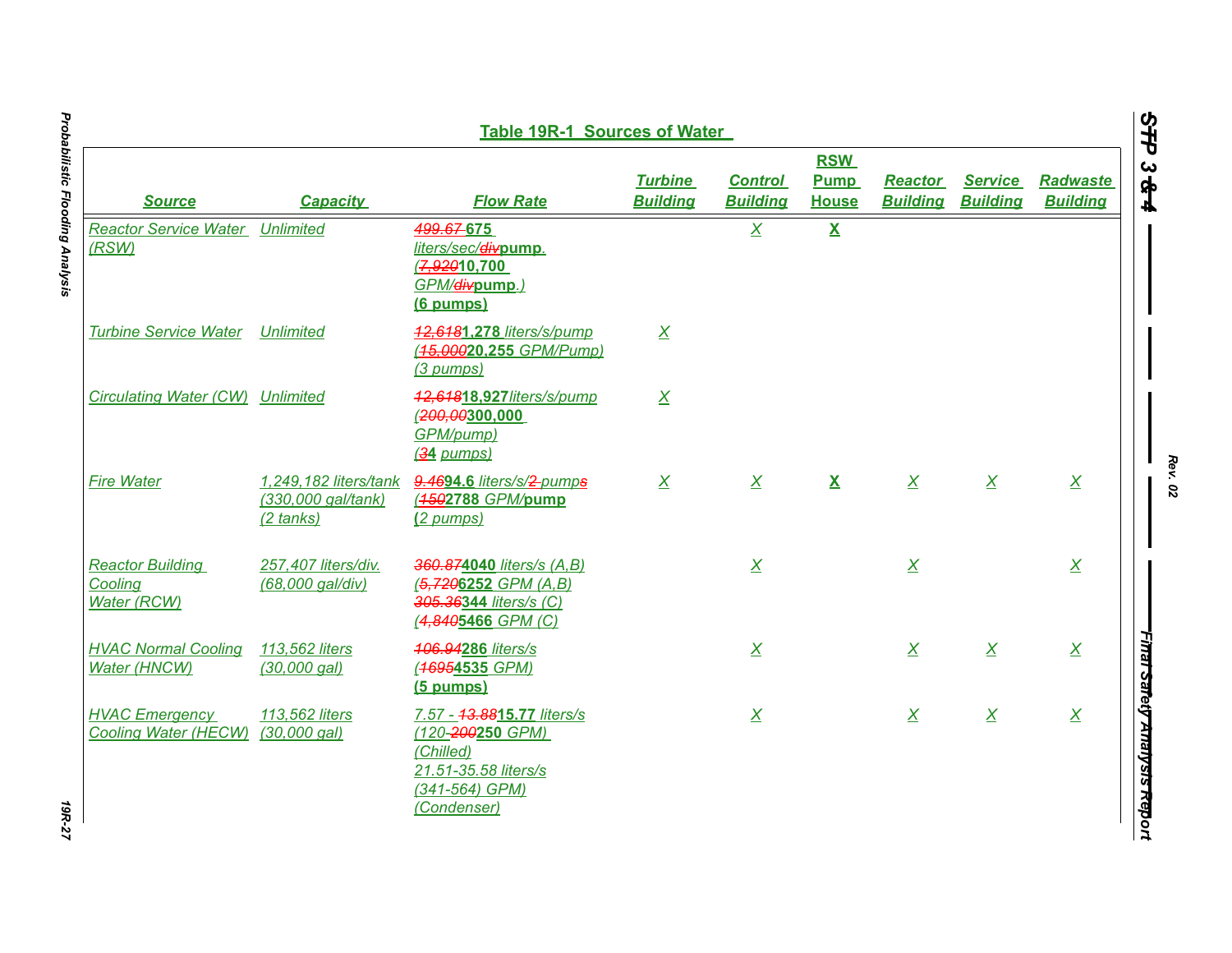| <b>Table 19R-1 Sources of Water (Continued)</b>                  |                                   |                                                         |                                   |                                   |                                           |                                   |                                   |                                    |
|------------------------------------------------------------------|-----------------------------------|---------------------------------------------------------|-----------------------------------|-----------------------------------|-------------------------------------------|-----------------------------------|-----------------------------------|------------------------------------|
| <b>Source</b>                                                    | <b>Capacity</b>                   | <b>Flow Rate</b>                                        | <b>Turbine</b><br><b>Building</b> | <b>Control</b><br><b>Building</b> | <b>RSW</b><br><b>Pump</b><br><b>House</b> | <b>Reactor</b><br><b>Building</b> | <b>Service</b><br><b>Building</b> | <b>Radwaste</b><br><b>Building</b> |
| <b>Makeup Water</b><br>(Condensate)                              | 2,108,468 liters<br>(557,000 gal) | 104.10 liters/s<br>$(1,650$ GP<)                        | $\underline{X}$                   |                                   |                                           | $\underline{X}$                   |                                   | $\underline{X}$                    |
| <b>Makeup Water</b><br>(Purified)                                | 757,080 liters<br>(200,000 gal)   | 19.43 liters/s<br>(308 GPM)                             |                                   |                                   |                                           | $\underline{X}$                   |                                   |                                    |
| <b>Turbine Cooling Water</b><br>(TCW)                            | 378,540 liters<br>(100,000 gal)   | 1829.612524 liters/s<br>(29,00040,000 GPM)              | $\underline{X}$                   |                                   |                                           |                                   |                                   |                                    |
| Feedwater                                                        | 757,080 liters                    | 2110.822750 liters/s<br>(33,60043,600 GPM)<br>(4 pumps) | $\overline{X}$                    |                                   |                                           |                                   | $\underline{X}$                   |                                    |
| City Water Suppression Unlimited 3,579,754 12.62 liter/s<br>Pool | liters<br>$(947, 674$ gal)        |                                                         |                                   |                                   | $\underline{X}$                           |                                   |                                   |                                    |
|                                                                  |                                   |                                                         |                                   |                                   |                                           |                                   |                                   |                                    |
|                                                                  |                                   |                                                         |                                   |                                   |                                           |                                   |                                   |                                    |
|                                                                  |                                   |                                                         |                                   |                                   |                                           |                                   |                                   |                                    |
|                                                                  |                                   |                                                         |                                   |                                   |                                           |                                   |                                   |                                    |
|                                                                  |                                   |                                                         |                                   |                                   |                                           |                                   |                                   |                                    |
|                                                                  |                                   |                                                         |                                   |                                   |                                           |                                   |                                   |                                    |
|                                                                  |                                   |                                                         |                                   |                                   |                                           |                                   |                                   |                                    |
|                                                                  |                                   |                                                         |                                   |                                   |                                           |                                   |                                   |                                    |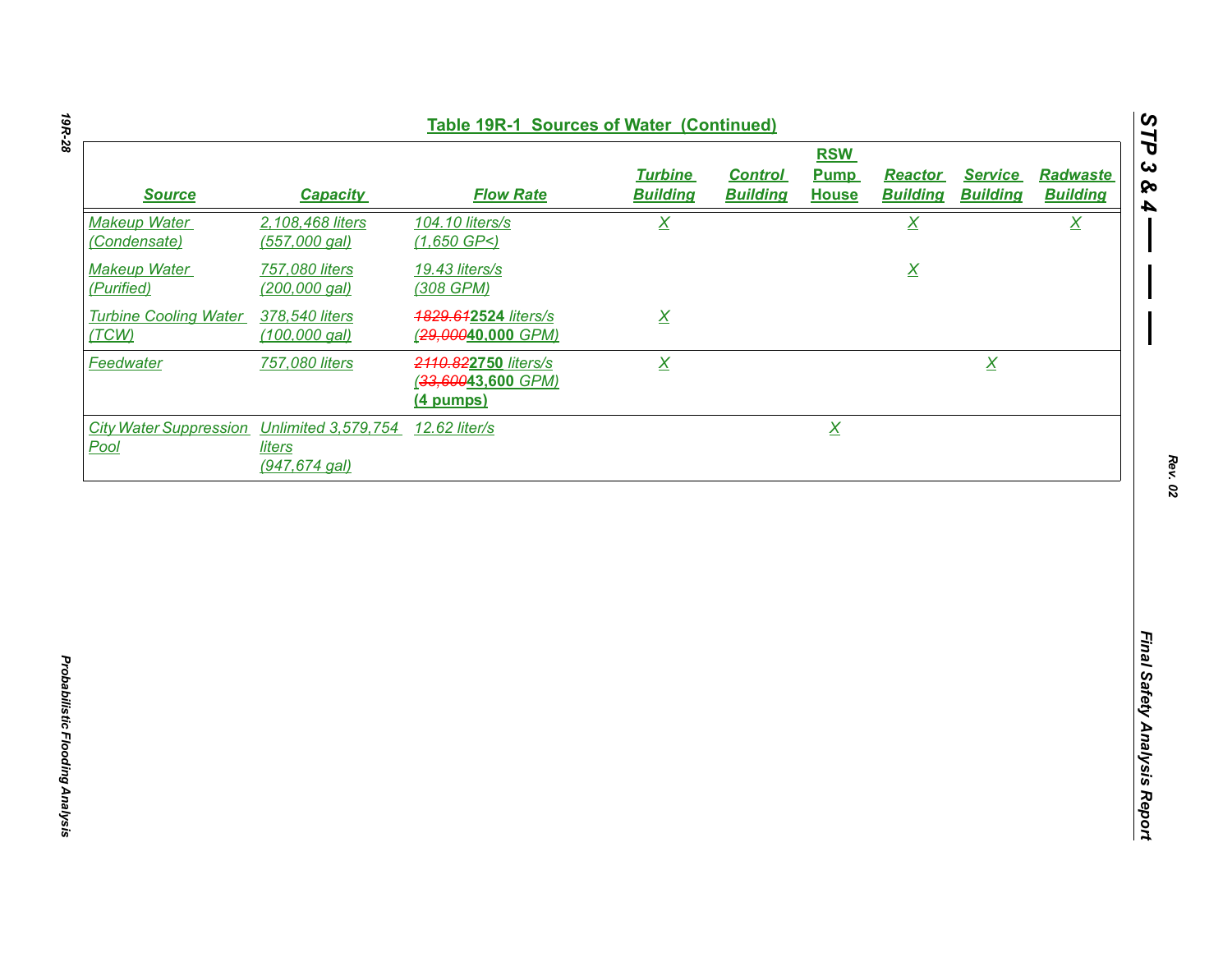# **Table 19R-6 Internal Flooding Core Damage Frequency (CDF)**

The following site-specific supplement states that low PCHS is not applicable to STP 3 & 4.

| CDF (per reactor year) |                       |                              |  |  |  |
|------------------------|-----------------------|------------------------------|--|--|--|
| <b>Building</b>        | Low PCHS <sup>*</sup> | <b>High PCHS<sup>*</sup></b> |  |  |  |
| Turbine                | Not Applicable        |                              |  |  |  |
| Control                | Not Applicable        |                              |  |  |  |
| Reactor                | Not Applicable        |                              |  |  |  |
|                        |                       |                              |  |  |  |
| Total                  | Not Applicable        |                              |  |  |  |

\* Not part of DCD (refer to SSAR).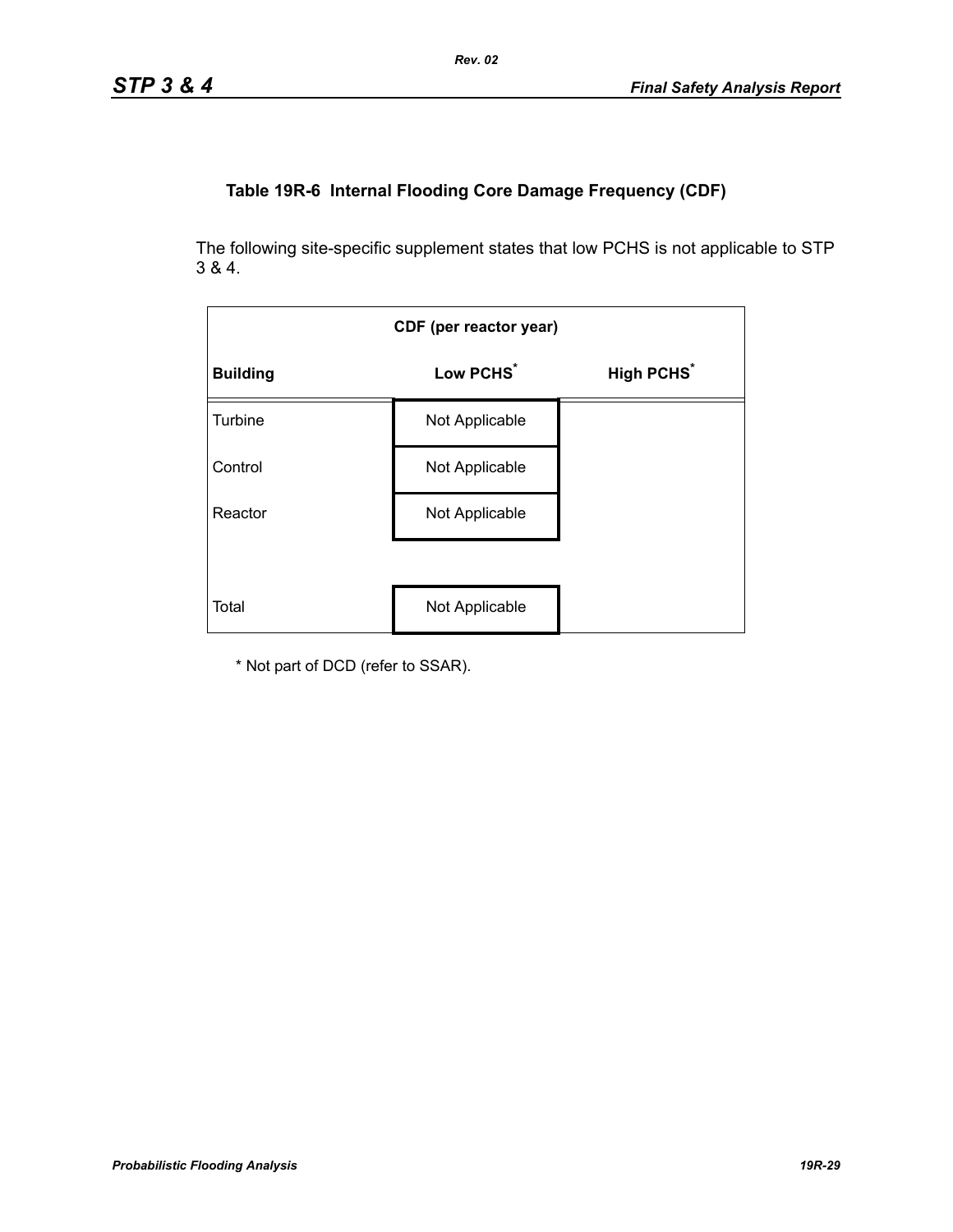$\mathbf{I}$ 

| <b>Feature</b>                                                                                                                                                  | <b>Benefit</b>                                                                                                                                                                                                                                              |
|-----------------------------------------------------------------------------------------------------------------------------------------------------------------|-------------------------------------------------------------------------------------------------------------------------------------------------------------------------------------------------------------------------------------------------------------|
| <b>RSW Pump House</b>                                                                                                                                           |                                                                                                                                                                                                                                                             |
| RSW pump rooms and electrical and HVAC<br>rooms have watertight doors.                                                                                          | Prevent flooding in one division from<br>affecting other divisions.                                                                                                                                                                                         |
| Watertight doors in the RSW pump house<br>are alarmed in the Control Room if not<br>dogged closed                                                               | <b>Additional barrier to ensure watertight</b><br>integrity between pump rooms is<br>maintained.                                                                                                                                                            |
| Floor drains route water to first floor (RSW)<br>pump rooms).                                                                                                   | Protects equipment in rooms from water<br>damage and directs water to sump pumps.                                                                                                                                                                           |
| RSW pump rooms have sump pumps.                                                                                                                                 | Remove flood water from room to prevent<br>damage to equipment.                                                                                                                                                                                             |
| RSW pump room floor water level sensors<br>alarm at 0.4 meter and trip RSW pumps and<br>close redundant isolation valves at 1.5<br>meters in affected division. | Alert operator to RSW leak and shutoff RSW<br>supply if flooding were to continue.                                                                                                                                                                          |
| RCW/RSW room floor water level sensors alarm at<br>0.4 meter and trip RSW pumps and close redundant<br>isolation valves at 1.5 meters in affected division.     | Alert operator to RCW leak and shutoff RSW<br>supply if flooding were to continue.                                                                                                                                                                          |
| Maximum of 4000 meters of pipe between RSW pump-<br>house and the RCW/RSW room (Figure 19R-2)                                                                   | Limits volume of water which could be drained<br>into RCW/RSW room following RSW pump trip-<br>during flooding. This plus high level trip of RSW-<br>pump limits maximum RCW room flood level-<br>such that only one division of RCW would be-<br>affected. |
| <b>*RSW system anti-siphon capability</b>                                                                                                                       | Ensures termination of flood if pump trips but-<br>isolation valves do not close.                                                                                                                                                                           |

# **Table 19R-7 ABWR Features to Prevent/Mitigate Flooding (Continued)**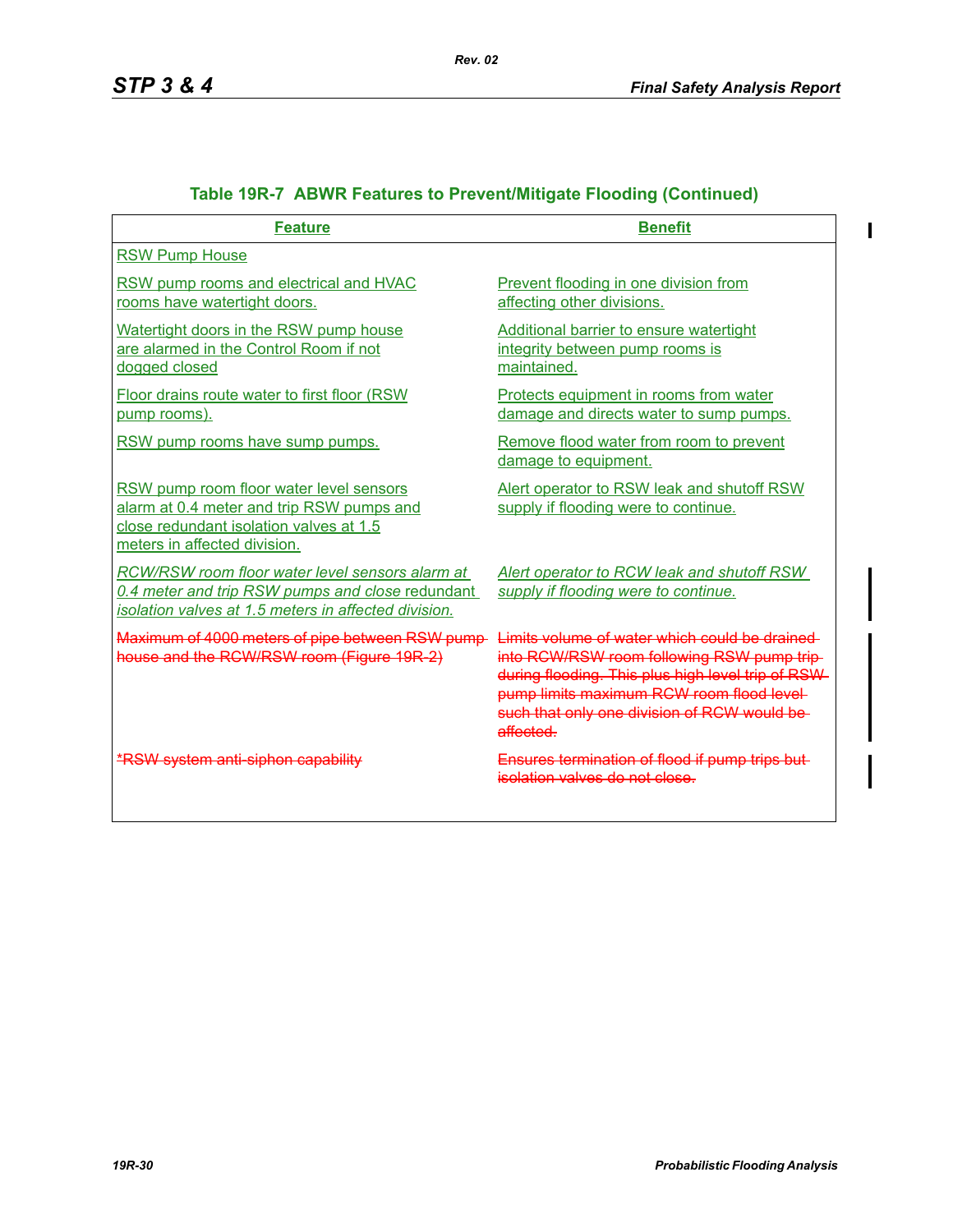*Rev. 02*

[s1]



**Figure 19R-6 Reactor Building Arrangement - Elevation 12300 mm (1F)**

 $[e1]$